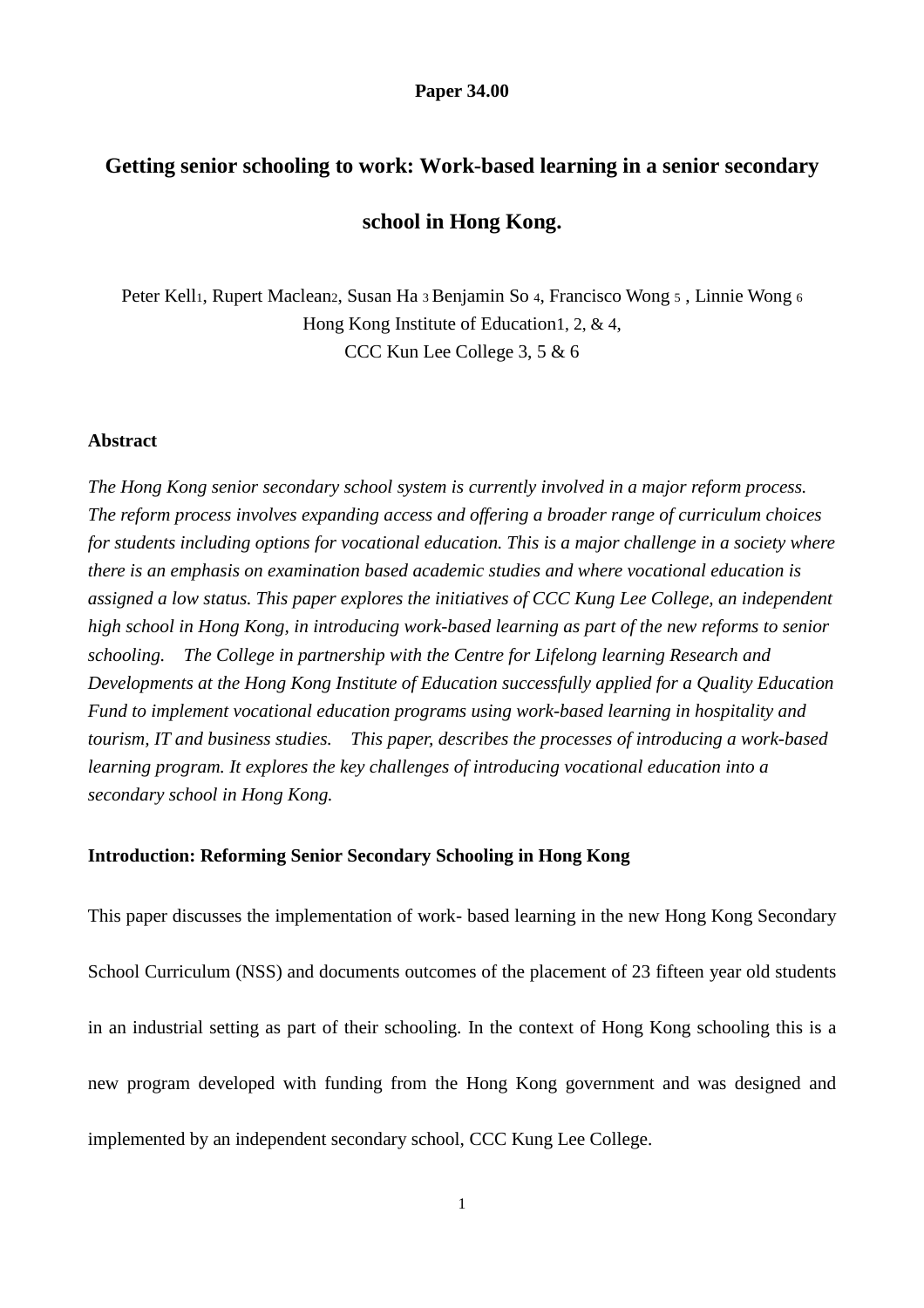The implementation of this new program provides an interesting perspective on the acceptance and importance of vocational education in senior schooling in Hong Kong and also some of the challenges in ahead reforming the curriculum and the nature of the student experience in senior secondary schools in Hong Kong. The status and positioning of vocational education is undergoing some considerable changes as a consequence of the changing nature of the Hong Kong economy. The Hong Kong economy is currently undergoing a transition from being a mass-producer of low valued and cut-priced goods that uses a poorly trained, low paid, low-level skills workforce into one that is centred on high-skills service industries to respond to a knowledge-based global market (Adamson and Morris, 2000; Cheung and Wong, 2006).

These economic changes have also challenged the prevailing elitist model of secondary school curriculum which, to date have been based on narrow notions of disciplines and examination performance for university entry as the prime focus on learning. This new environment and imperatives have created demand for a more egalitarian model of curriculum based on an integrated and progressive mode of conceptualizing valued knowledge and learning (Morris, 2003). The educational reforms proposed by the Hong Kong government have sought to move secondary schooling away from a traditionally closed system, characterized by the curricular transfer of existing knowledge and culture, to a more open system directed to equipping learners with the skills and commitments with which to work effectively in a society characterized by change and contingency (Bagnall, 1999).

Recognizing that the prevailing academic curriculum is failing to prepare the majority of secondary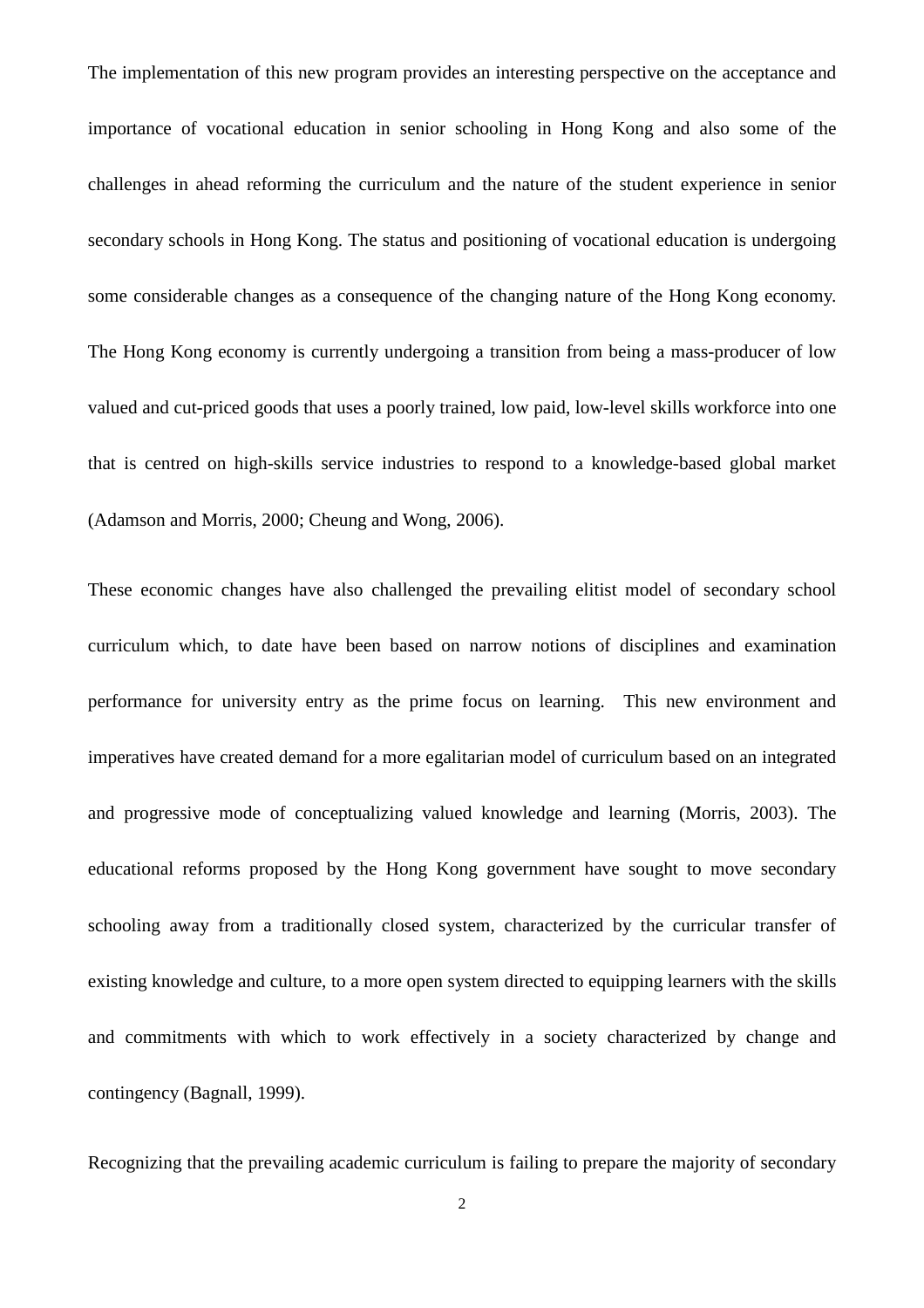students for a both satisfying and productive life in contemporary society, a number of educational reforms are being attempted at this level. A current priority in these reforms is the embedding of vocational education in the NSS curriculum – in the form of 'Applied Learning' (ApL), (Cheung and Wong, 2006; Education and Manpower Bureau, 2006). Under the new Senior Secondary School Curriculum, ApL is included as elective study for the new Hong Kong Diploma of Secondary Education (HKDSE) being introduced from 2009-10. This is because ApL does not have work placements. Trials of ApL curriculum and its provision have been continuing since 2003 using partnerships between secondary schools and tertiary vocational institutions, principally those which are members of the Federation for Continuing Education in Tertiary Institutions.

ApL is important in introducing the vocational education into the educational experiences of students at secondary school level. However, it is limited in its impact and scope and CCC Kung Lee College has an important role in broadening the scope and of what is available to students. Many students find themselves excluded and marginalized from schooling as a consequence of the traditional exam based curriculum oriented towards university study that dominates Hong Kong schooling. Many students found the orientation towards academic study a disincentive to participate in schooling as the curriculum is almost exclusively directed to university entrance. Also there is an absence of career advice does not assist students negotiate pathways to employment. The need for alternative forms of learning and curriculum that promote alternative pathways and career development is more urgent because the government has capped the number of available university places. There is a pressing need to reduce the exclusionary practices of traditional academic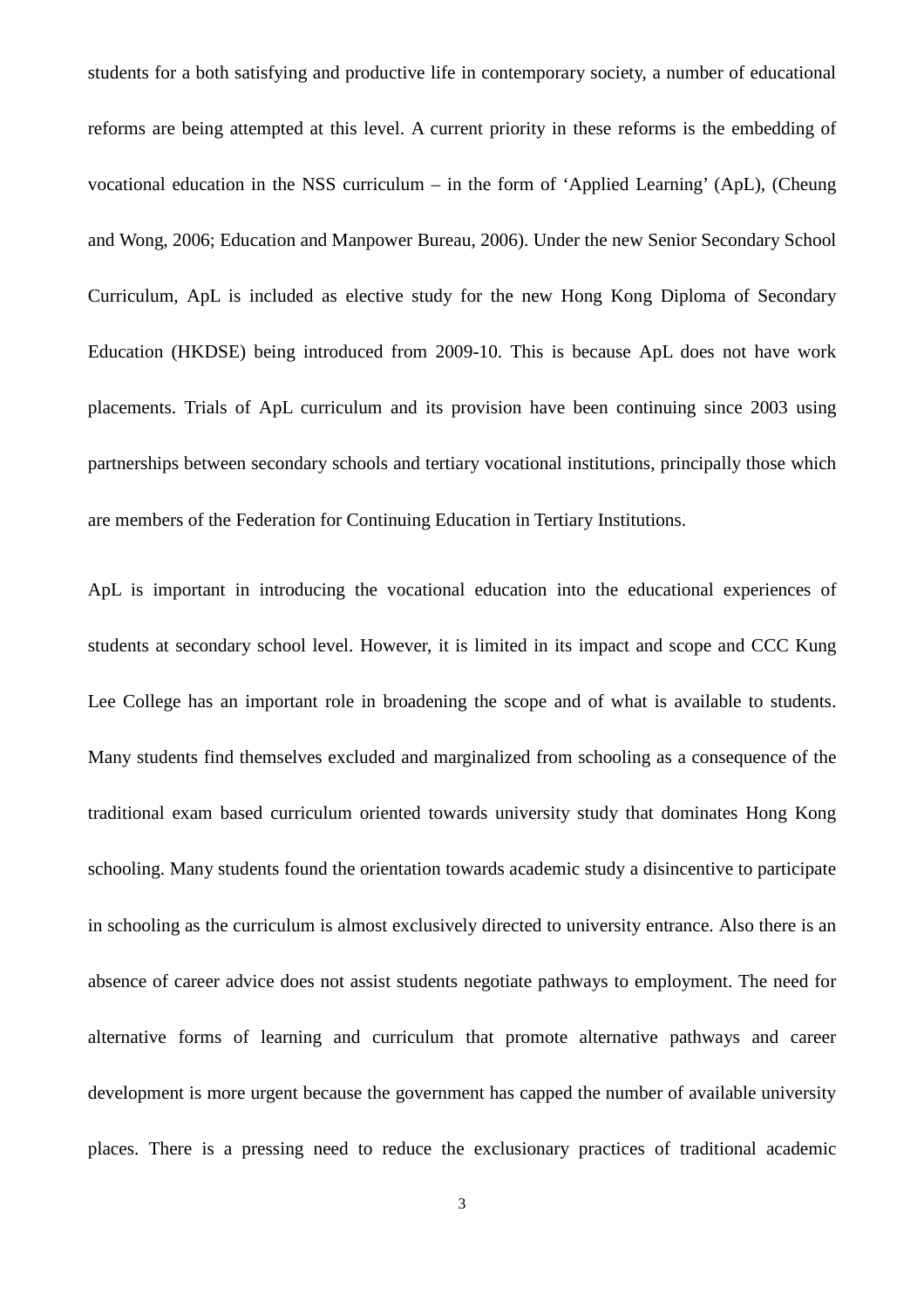curriculum and introduce elements to senior schooling that prepare students for the workplace learning and provide them with experiences that engage with their needs and promote a sense of well being and achievement.

# **Introducing work-based learning into senior secondary schooling in Hong Kong**

This paper describes and documents a project entitled "*Work-based Learning in the New Senior Secondary Curriculum: Procedures and Guidelines for Partnerships, Curriculum and Assessment*". This project directly responded to the policy changes designed to reform secondary education as has been commonly known as work-based learning (WBL). The chief objective of the project was to implement WBL in the program at CCC Kung Lee College. The immediate goal of the project was to support students participating in a pilot of work-based learning involving a placement in selected industries. The longer-term goal, though – and the goal that primarily informs the project was to develop, test and refine an approach to, and guidelines and procedures for, developing and managing WBL projects at senior secondary (SS) level in Hong Kong.

The partners in the project were CCC Kung Lee College and the Centre for Lifelong Learning Research and Development (CLLRD) of Hong Kong Institute of Education (HKIEd) and the project was funded by a large 2 year grant from the Hong Kong Quality Education Fund in 2009. The CLLRD was involved in the project as an evaluation partner and as an advisor in implementing WBL.

CCC Kung Lee College has strong background in vocational education and career-related education, which identified it as an important institution in promoting and launching ApL in the NSS. CCC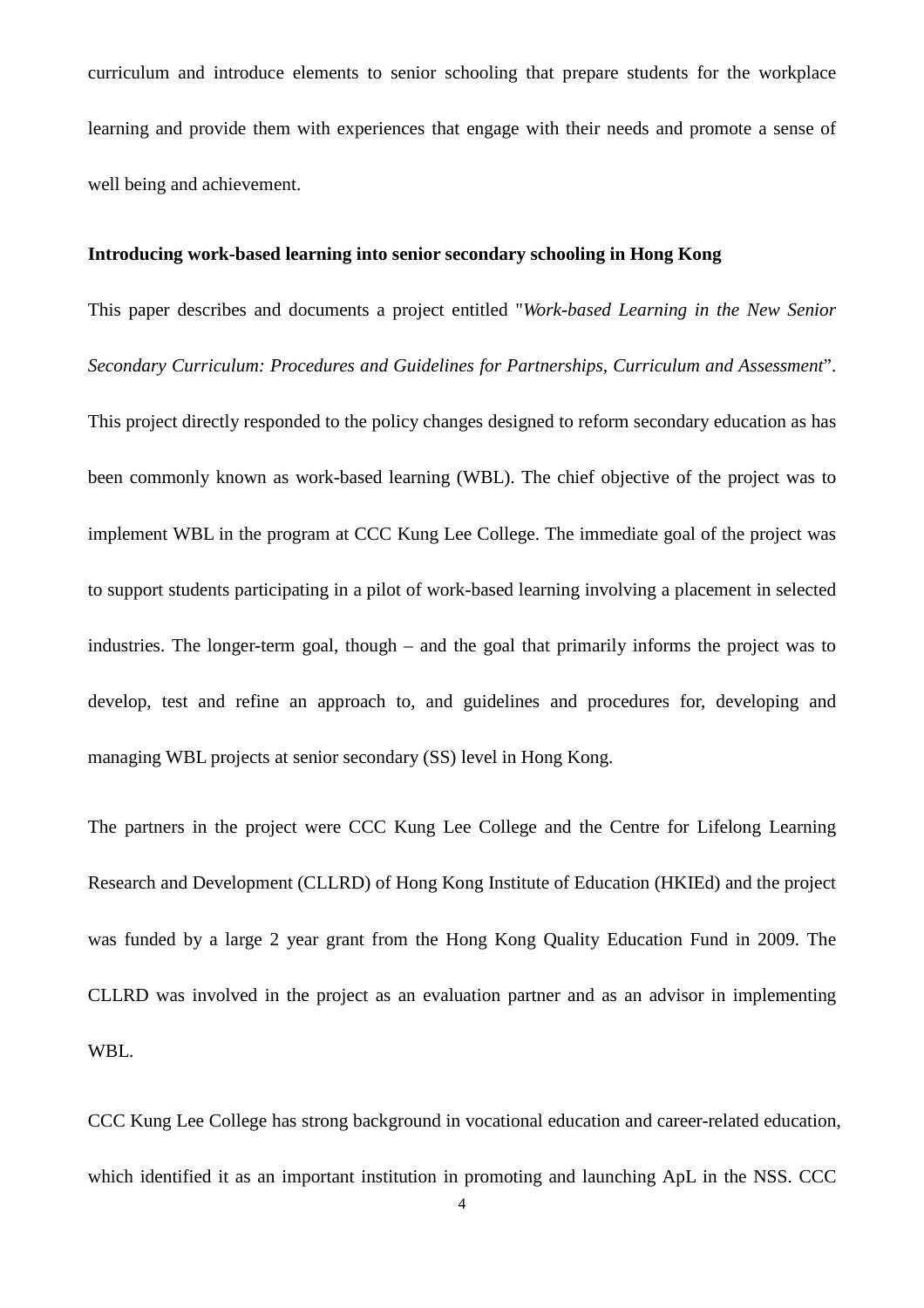Kung Lee College is subsidized by the Government under the Direct Subsidy Scheme (DSS) and has conducted a range of work and career related programs as a part of its portfolio. The College gained its Accredited Post-Secondary College status in October 2003 and in the same year, its first "Higher Diploma in Logistics and Business Practices program" was successfully accredited by the Hong Kong Council for Accreditation of Academic and Vocational Qualifications (HKCAAVQ, then the HKCAA). In 2007, two newly established diploma program – "*Diploma in Hospitality and Tourism Management*" and "*Diploma in Business and Information Technology*" – was successfully accredited by the HKCAAVQ at Level Three.

In 2009, seven programs including three certificate programs (Certificate in Tourism, Certificate in Art and Design, Certificate in Business), and 4 diploma programs (Diploma in Business, Diploma in Information Technology, Diploma in Hospitality and Tourism Management, and Diploma in Art and Design) were successfully accredited at Level Two and Three respectively by HKCAAVQ. The College offers career-oriented programs with specializations in these programs, as well as offering the Hong Kong Certificate of Education Examination (HKCEE) curriculum. The College also operates post-S5 vocational education and training programs up to Diploma level (QF 3). The relationship between the programs and age levels is documented in figure 1.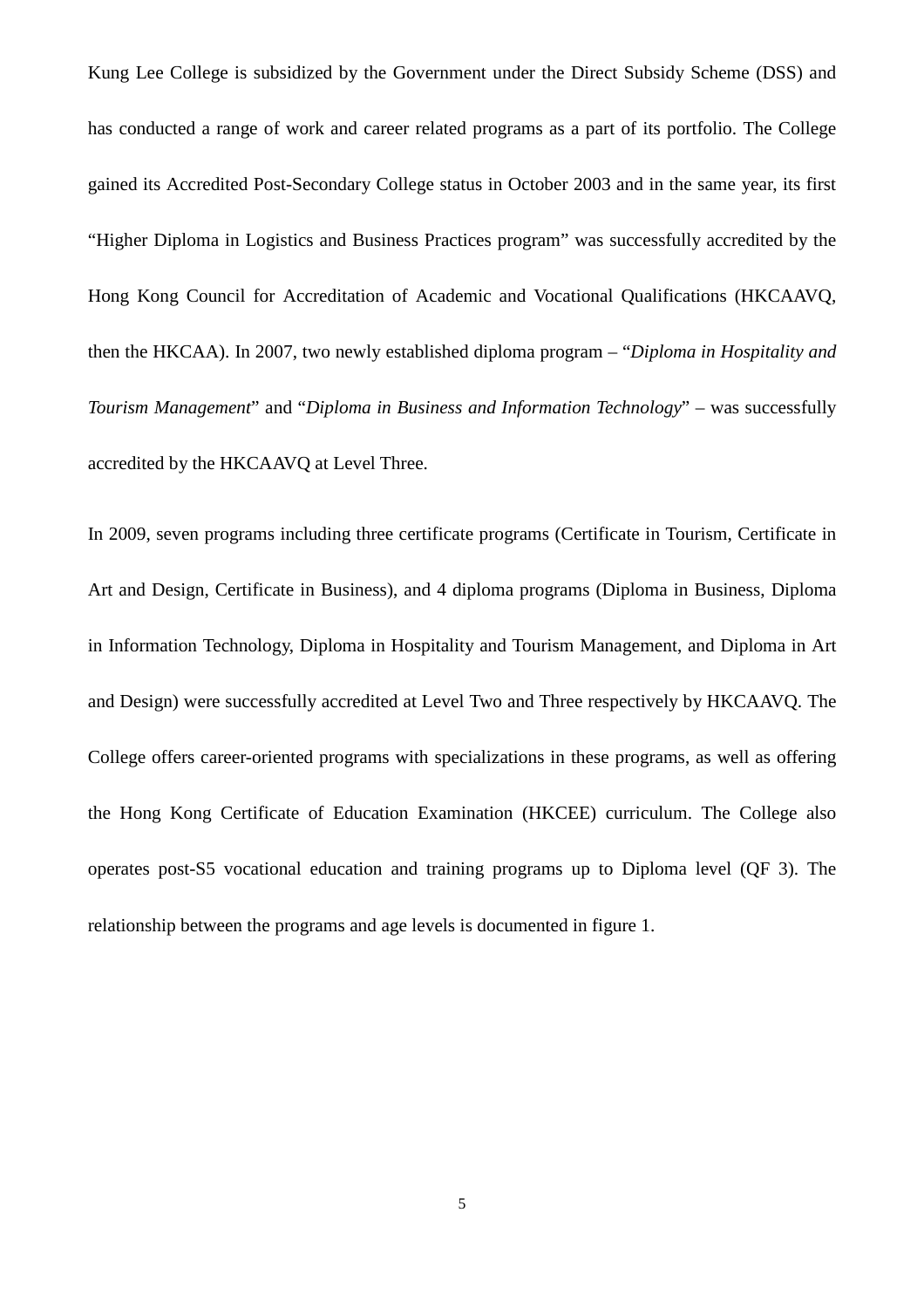



The College had organized a Workplace Attachment Program (WAP) for its Certificate and Diploma students since 2005. Over 356 students have been placed in local companies and large corporations such as Muji, Fortress, Harbor Plaza and Hotel Metropolis.As a consequence of an invitation from Breakthrough Ltd., CCC Kung Lee College joined as a partner in the offering of a one-year full-time Modern Apprenticeship Program (MAP), which was sponsored by Sun Hung Kai Property Limited (SHK) (for 2 cohorts in 2006-2007 and 2007-2008).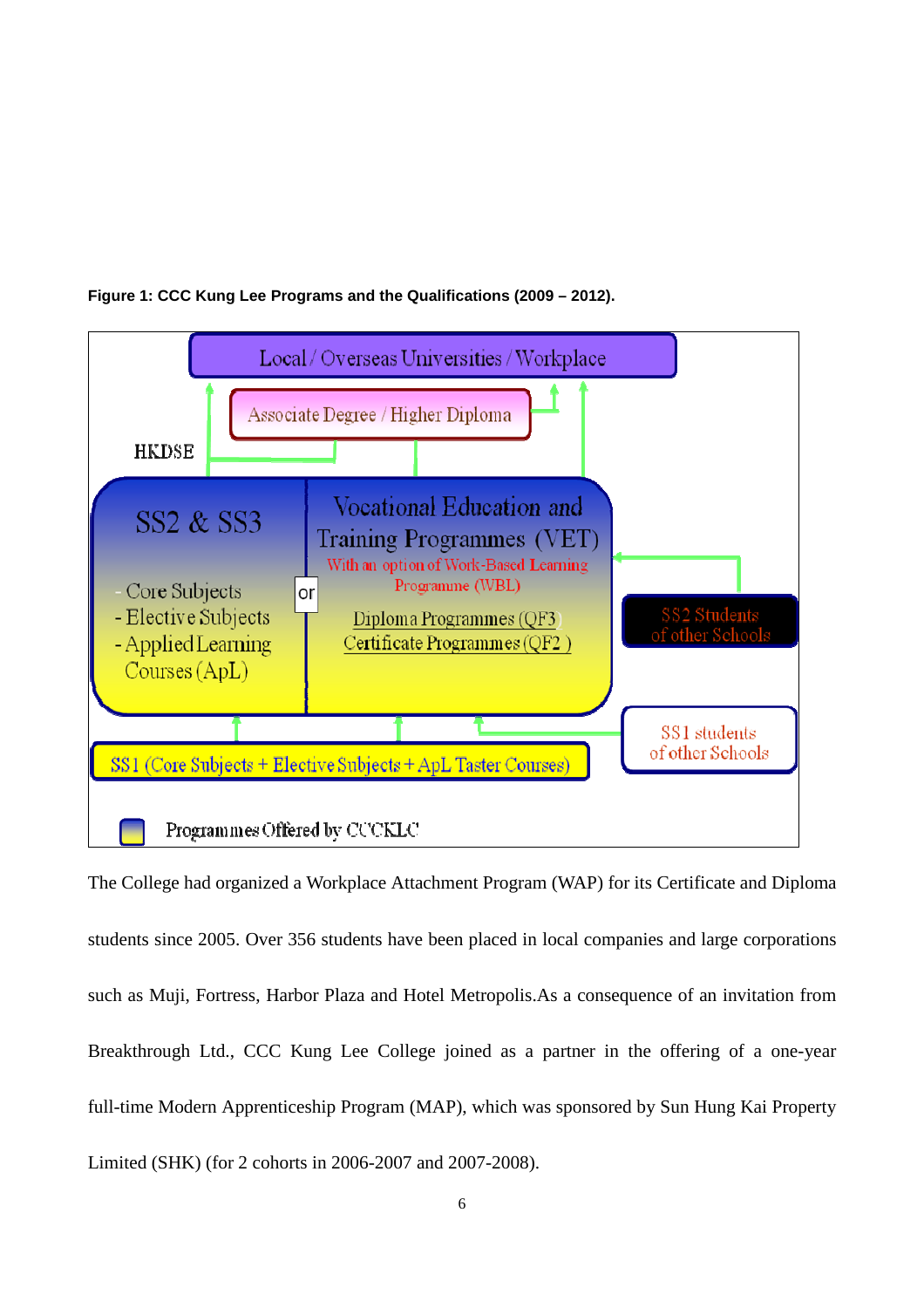The College pioneered the project in conjunction with Bamberg Institute for Chinese Students (BICS) in Germany having five registered students in vocational education & training programs travel to Bamberg, State of Bavaria, Germany in September 2007 (2007- 2008) and in September 2008 (2008-2009) for a six-month apprenticeship program (SMAG). The merging of the six-month apprenticeship program in Germany with the Diploma programs allows the students to have opportunities to receive and experience vocational training in another country. These students' internship experiences in Germany were awarded the "Diploma in Hospitality and Tourism Management", and "Diploma in Business and Information Technology", which are accredited by HKCAAVQ.

While many of these programs are accredited with Hong Kong authorities, these programs did not have a formal link with the senior school curriculum. These initiatives in Hong Kong and overseas have identified CCC Kung Lee College as having a specialization in work-based learning and this was a key rationale for its success in gaining Quality Education Fund project to integrate WBL in the Hong Kong NSS.

# **Why is work-based learning being introduced in Hong Kong Schools?**

In recent years, educational reforms world-wide have been focused on the contribution of workplace education, and more broadly, on learning for work and how contributes to broader educational outcomes (Brodie and Irving, 2007; Peters and Smith, 1998; Raelin, 2000). Although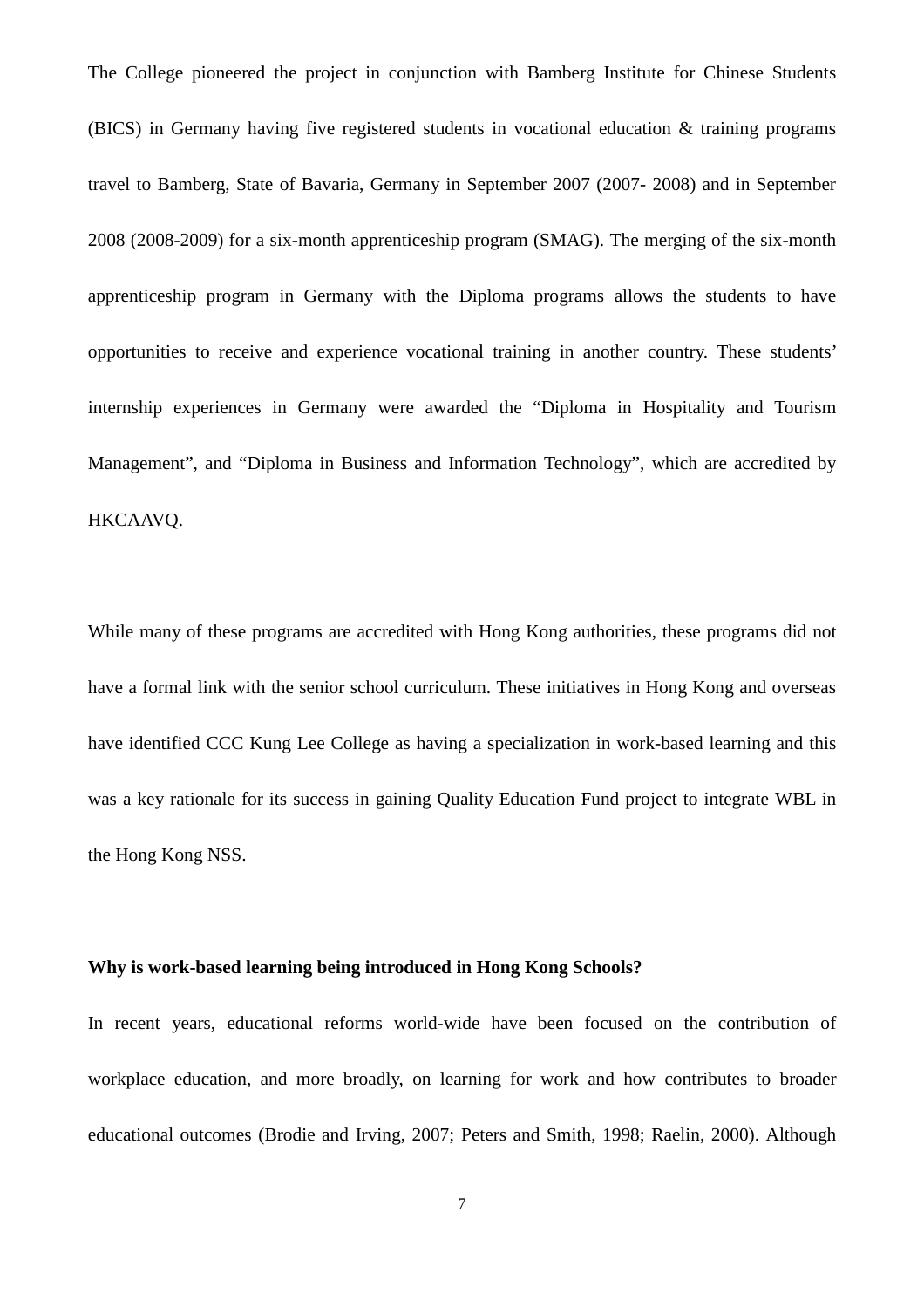variously described, research and development in this field have coalesced under the term 'WBL'.

Broader definitions, such as those advanced by Berg et al. (2007) and Gray et al. (2004), emphasize not only work-place learning that contributes to the development of work skills, aptitudes and understanding, but also that which contributes to individual, social and political development more generally. It is with this sort broader notion of learning that the educational reforms in Hong Kong are concerned with promoting. Through the NSS curriculum, WBL is seen as contributing, not only of students' work-readiness and their capacity to transfer general educational outcomes to the workplace, but also their general educational attainment, especially in generic competencies. This dual role of WBL is exemplified in the Hong Kong educational reforms by the emerging importance of Applied Learning in the NSS curriculum.

WBL not only provides an opportunity for students to understand future career and educational alternatives and pathways, and to plan their future studies and careers, but also to widen their vision and acquire life skills, equipping them to face the challenges of a changing economy and society through co-operative and contextualized learning in real working environments (Streumer and Kho, 2006). The learning contexts of formal schooling and the workplace are demonstrably different (Hager, 2004). Different educational structures, resources and dynamics are thus called for – requiring the development of new types of educational expertise, guidelines and standards for WBL as part of the SS educational experience (Brodie and Irving, 2007). Different approaches to providing learning support are called for, involving a re-conceptualization of education as an activity and a profession (Clarke and Copeland, 2003).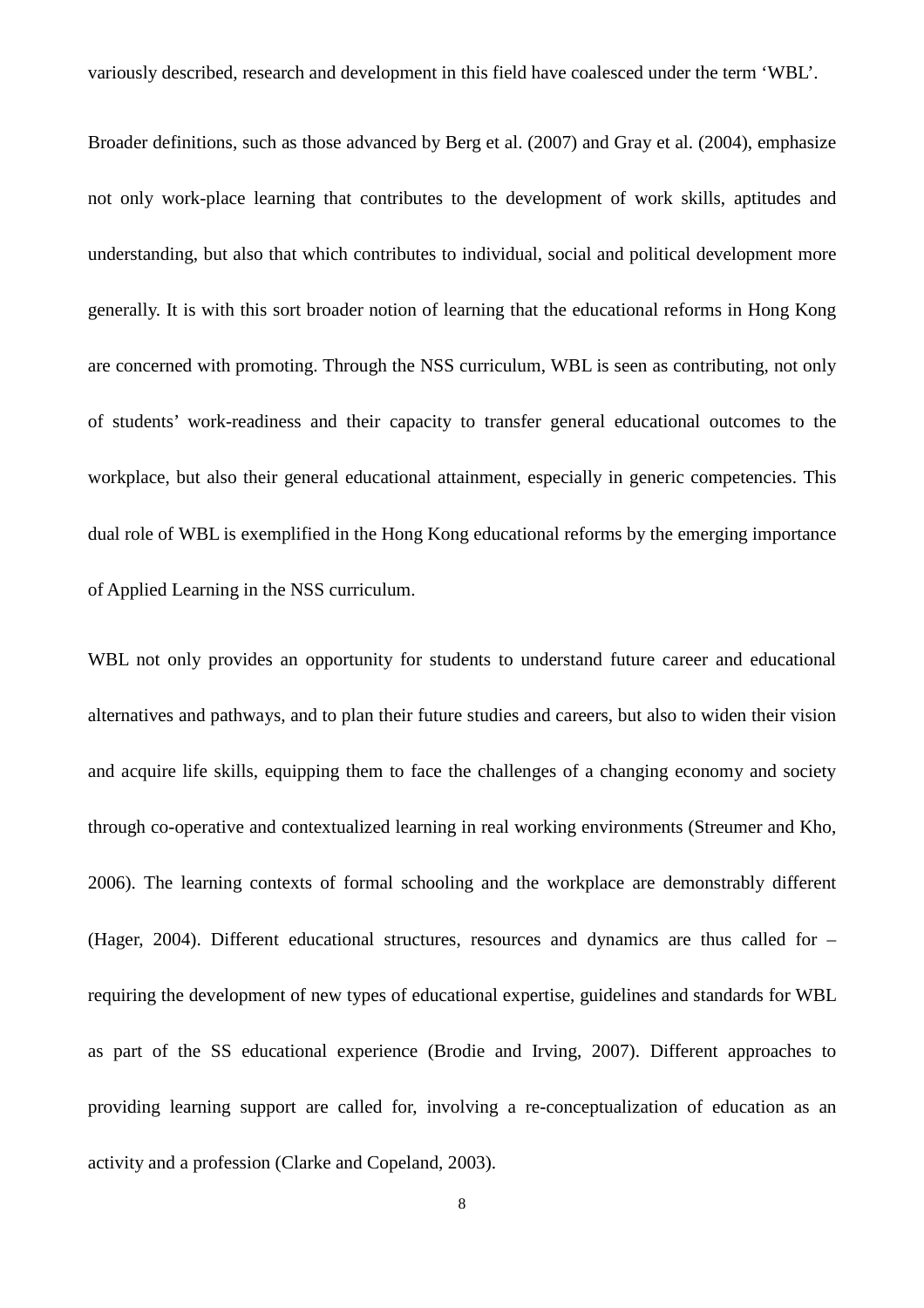WBL is also an educational activity which can be located in a diversity of different real-life workplaces (Boyd, Knox and Struthers, 2003). This suggests collaborative partnerships between educational providers and employers on a scale and of a depth that is unparalleled in recent educational history (Moore, 2007). Approaches to establishing and maintaining such collaborative partnerships, and the expertise involved, thus need to be developed, trialed and assessed. Approaches of this sort are necessarily specific to particular cultural contexts and traditions (Smith and Betts, 2000), requiring research and development work to be undertaken here in Hong Kong.

Through WBL, work activities become educational, allowing for the planned and structured transfer of knowledge and experience between education and the workplace. This transfer of knowledge and experience is a learning process in itself, occurring when a person learns to use previously acquired knowledge, skills or aptitudes in a new situation (Eraut, 2004). To optimize the educational value of WBL, it is important that it be accompanied by formal educational processes that facilitate such transfer and the critical reflection that is integral to it: both in ensuring the integration of WBL into formal educational outcomes and in ensuring the transfer of formal educational outcomes to workplace practices (Gray et al., 2001). The need for appropriate formal recognition of school based programs such as WBL in Hong Kong is important in the workplace as well as in the education system. The success of WBL, or otherwise, based on overseas evidence means that formalizing WBL in qualifications frameworks and credit arrangements that enable students to undertake both pathways in further education and employment are an important conditions for the success of such programs.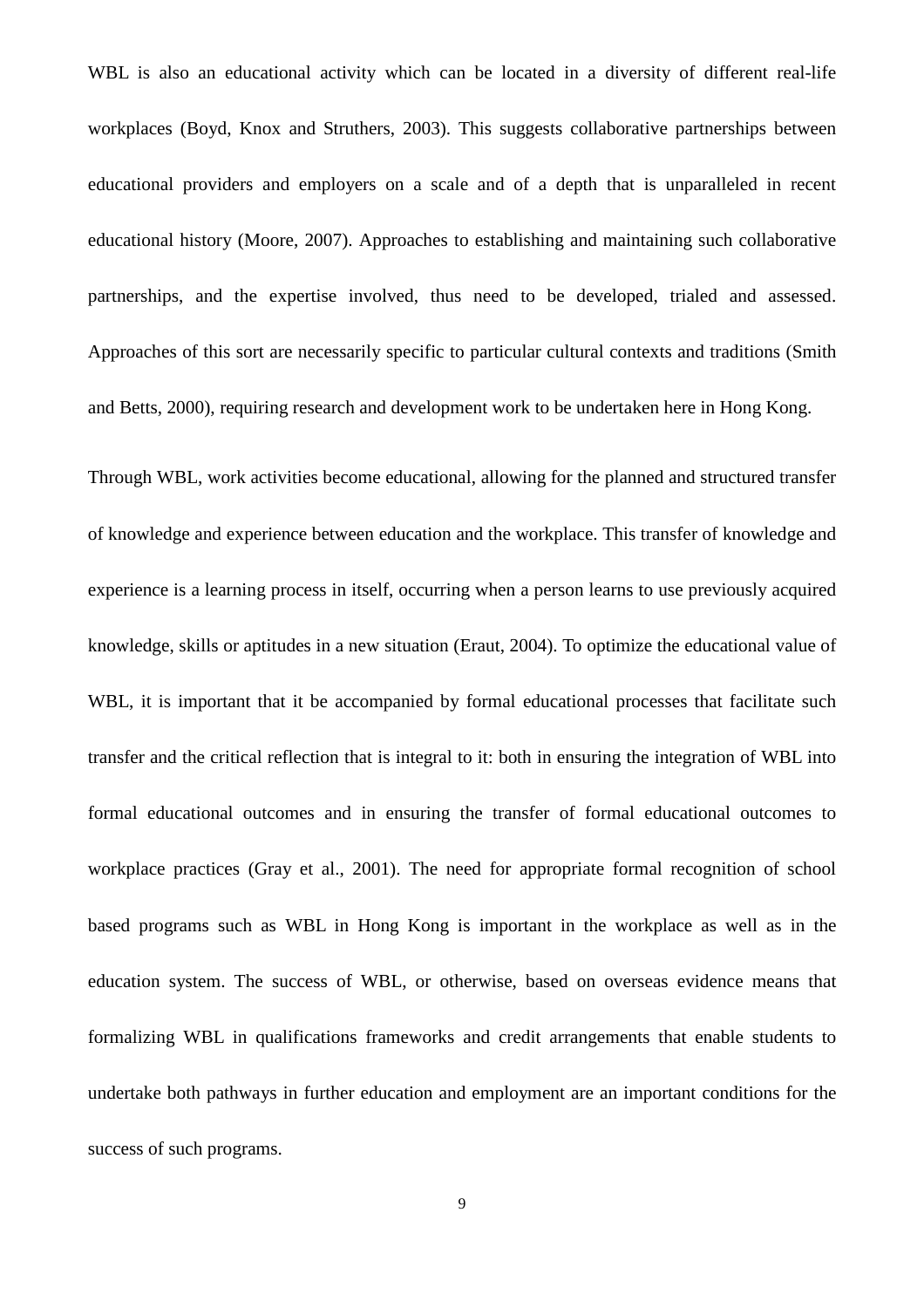# **The WBL program at CCC Kung Lee College**

The WBL program involved twenty three (23) fifteen year old students from CCC Kung Lee College who were placed with 15 industry partners for three days a week for a period of 15 weeks. The students undertook a total of 360 hours and would gain 9 credits for a level three qualification in hospitality, tourism, information technology or business.

The students were undertaking formal courses in the Diploma in Hospitality and Tourism Management (DHTM), the Diploma in Business (DB) and the Diploma in Information Technology (DIT). They were supported with learning materials developed by the College which included *Work-Based Learning Program Student Handbooks* and a *Work-Based Learning (WBL) Program Guidelines for Industry Partners*. These documents were an important foundation for future initiatives in the areas of vocational education or career-related learning in Hong Kong and were the first of its type.

The students were placed in commercial and corporate enterprises including hotels, travel agencies, clubs and retail outlets. The students were assigned a work supervisor in each of the placements and the school staff. CCC Kung Lee College has specialist staff with industry qualifications who negotiated placements, developed materials and liaised with the industry partners.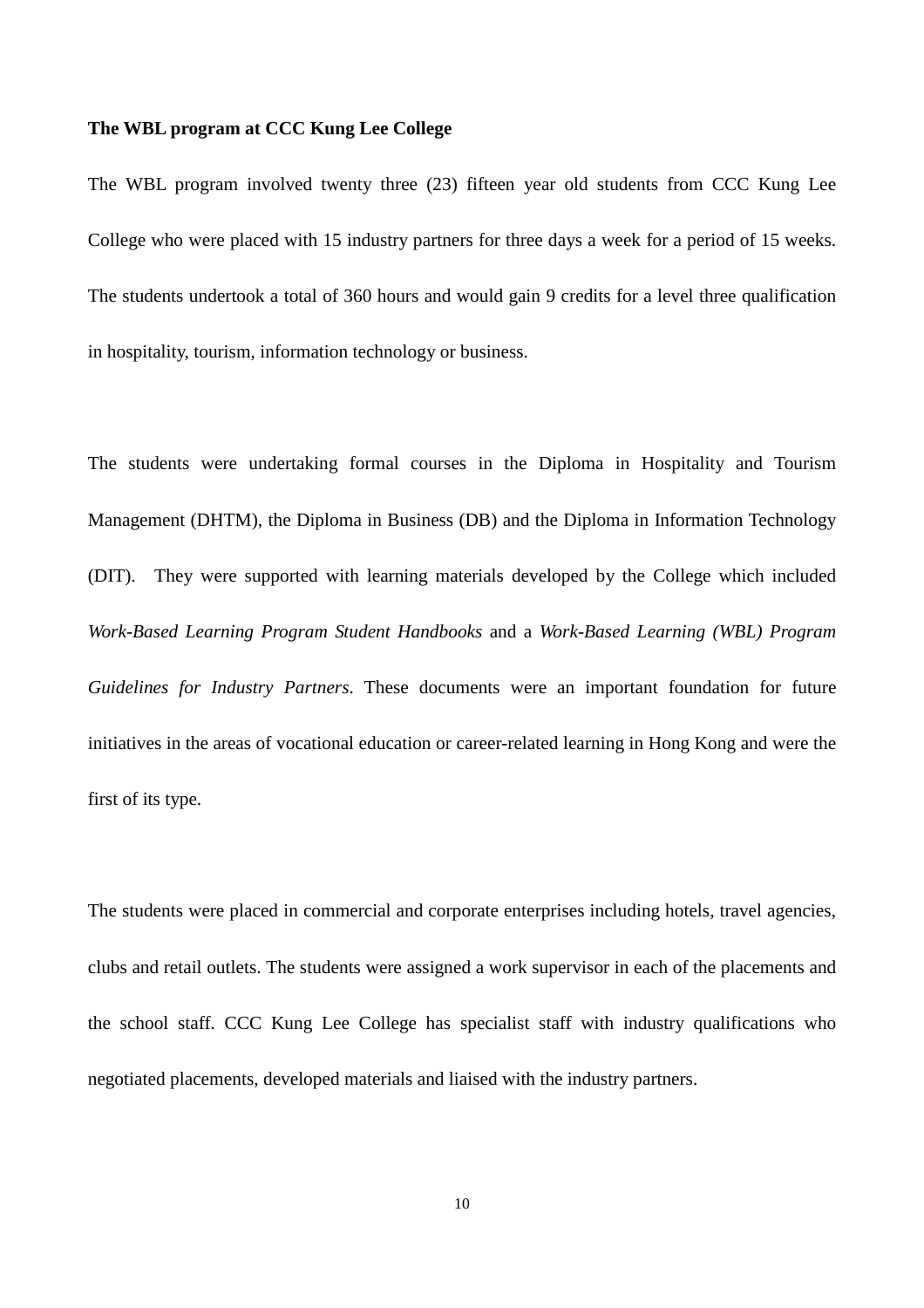The students were formally assessed as well as evaluated by the industry partners and were required to undertake roles and duties which would normally be expected in any workplace setting. During the two days at school the students were debriefed and reflection on their experiences was encouraged. The students were also expected to complete formal assessment in their school based curriculum.

# **Research method: An evaluation of work-based learning**

The research conducted by the CLLRD utilized a range of selected qualitative and quantitative techniques for the collection and analysis to ensure that each key feature of the project was illuminated both from different perspectives and by different types of data. Qualitative included individual interviews, focus group interviews and ethnographic observation. This data was complemented with a scan and analysis of related policy documents including government, school and industry related. This ensured the inclusion and collation and documentation of major government and industry reviews as well as college reports, the mission of the college, and key meeting minutes. In relation to quantitative data several questionnaire surveys were administrated to the students at various stages of the project to identify shifts and changes in attitudes relating to work, careers and their response to work-based learning generally. As part of the evaluation pre-test and post-test surveys were administered to the students as well general semi-structured personal interviews and focus group interviews. The participants in the evaluation included 23 WBL students, 15 industry partners as well as members of project teams from CCC Kung Lee College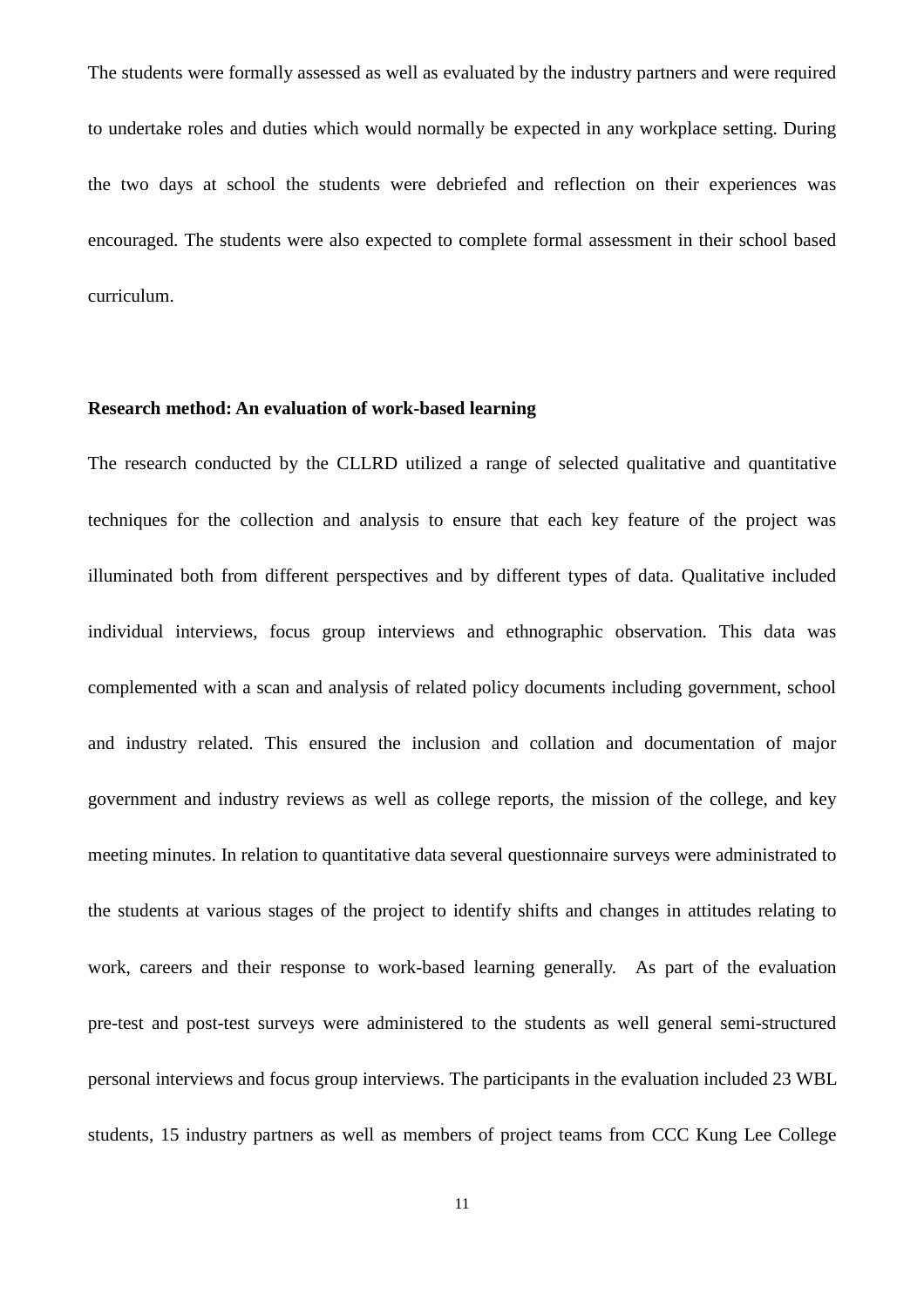and CLLRD and the students' parents.

# **Findings from surveys of student expectations of WBL**

Pre and Post surveys were administered to the WBL students to compare the difference between the students' expectations before and after their placements. The summaries of findings from the student survey provide an important indication of the attitudinal shifts, or otherwise that accompanied participation in WBL. The survey evaluated if the project had either met student expectations, or not, and was subdivided into a range of attitudinal statements about their experience of the work placements. The full results for these surveys are in Appendices 1.

The items which students indicated that the experience had exceeded or met their expectations were that the WBL program had helped students to;

 $\triangleright$  acquired an understanding of workplace ethics;

- $\triangleright$  acquire knowledge & skills in the real work,
- $\triangleright$  provided opportunities for students to learn about the nature of work,
- $\triangleright$  provided opportunities for students to solve problems in real work environment, and
- $\triangleright$  enhanced the independence of students' pursuit of knowledge and work requirements

In terms of some of items that exceeded or met their expectations the students recognized that the College provided;

 $\triangleright$  information on work codes and behaviors,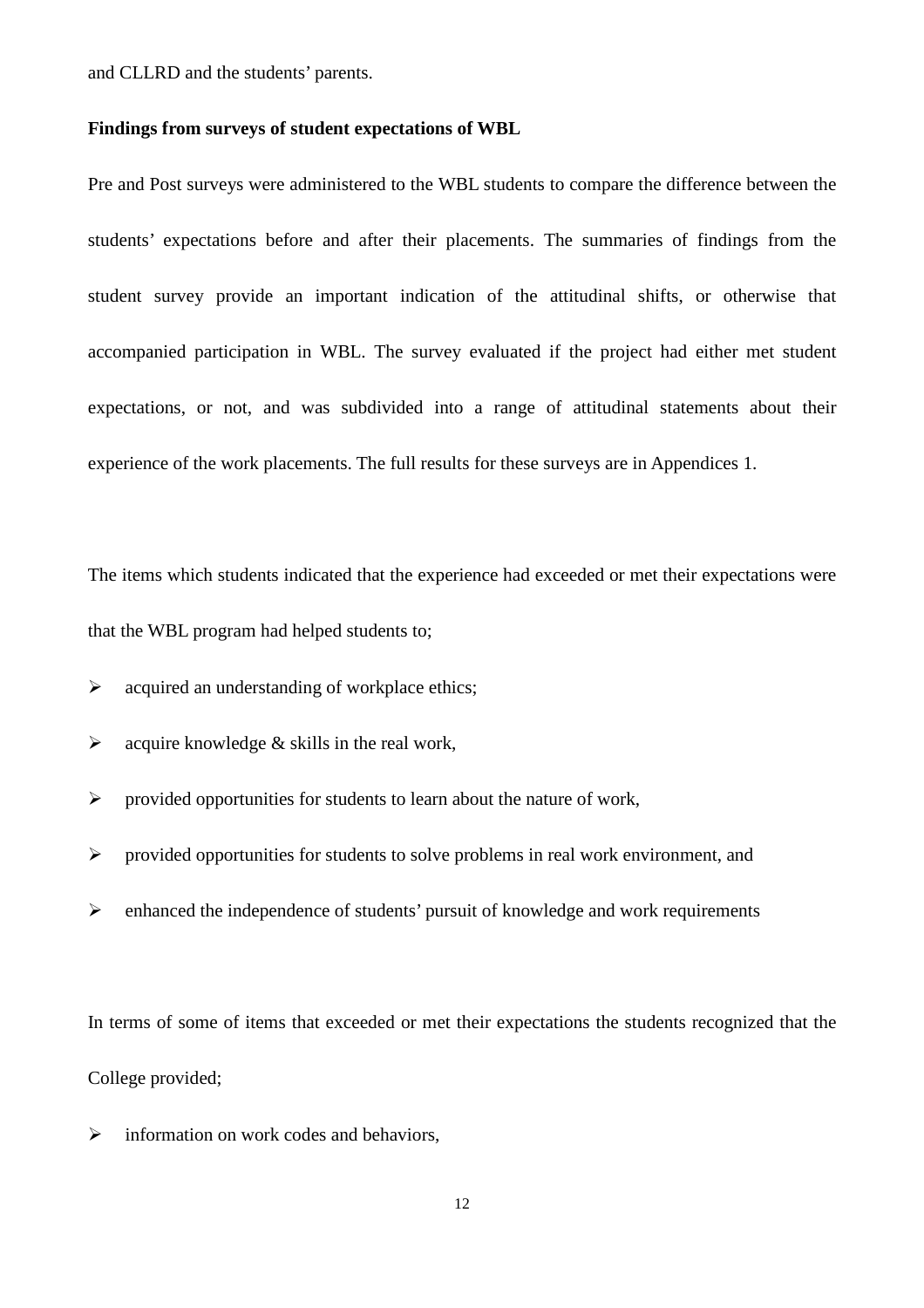- $\triangleright$  technical and emotional support for students, and
- $\triangleright$  teachers as mentors were able to help students to reflect on their experiences in work settings.

The items where expectations of students were not met and there was improvement needed in the WBL program were a failure to;

- $\triangleright$  be able to apply what they have learned from textbooks into the world of work,
- enhance students' negotiation (between employees and employers) skills,
- enhance students' competitiveness for further study and clearer direction for further study and for work.

Kung Lee College was identified as having an important role in providing, adequate information about WBL for students, effective training and assistance for students in the application process and moral support for students throughout the work placements. The College was seen as needing to act as a bridge between students and employers. The students also said that employers needed to provide relevant information and training about work, technical support for students, feedback and suggestions for students' work.

#### **Interviews with students: The experience of WBL**

The focus group interviews with students were conducted after the survey exploring motivations and the experience of students. Before the work placement, the students said that the reasons they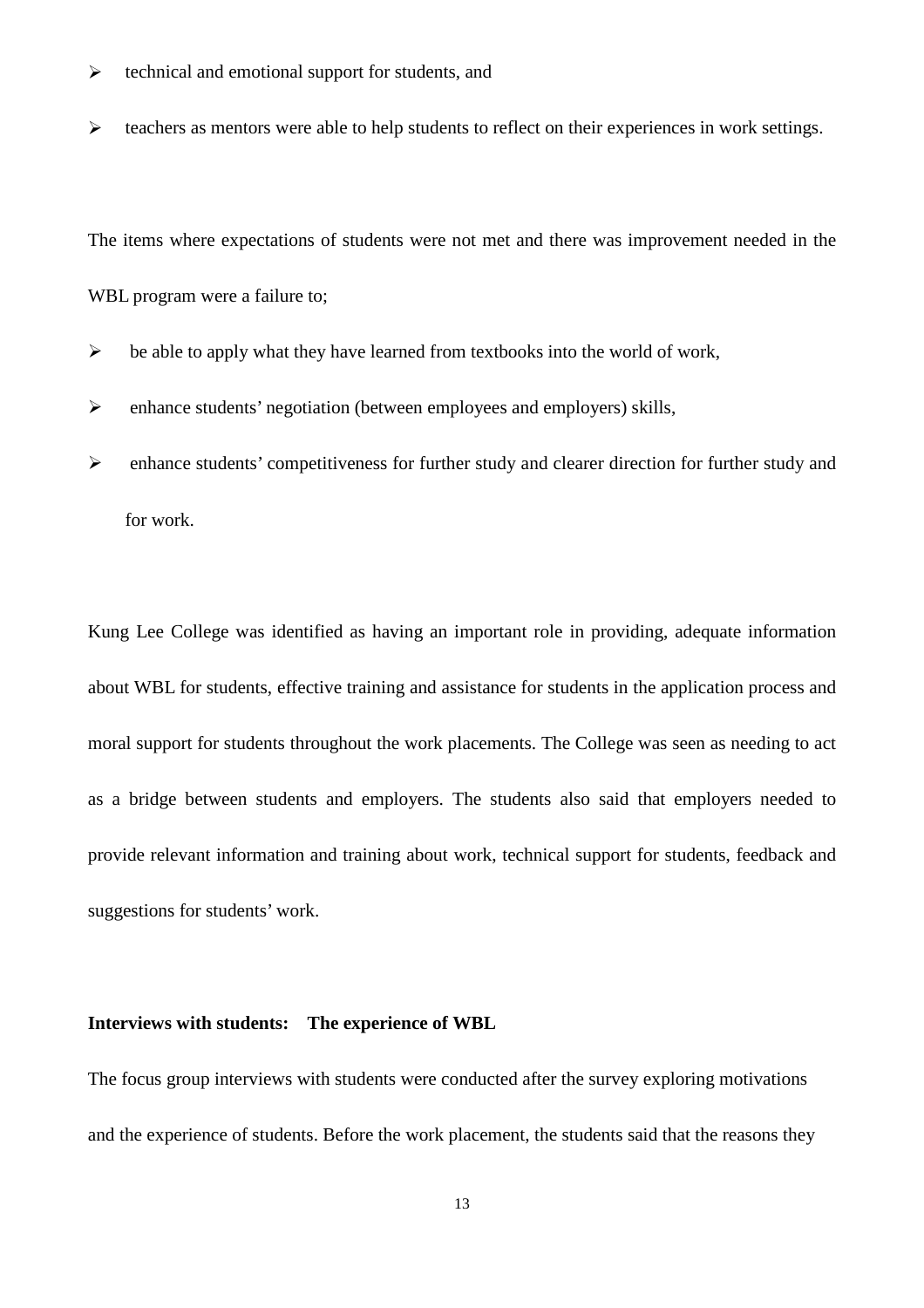participated in WBL were to earn 9 credits and to gain work experience. They also said they wanted to also explore the world of work, to "*jump out of the school fence*" to learn and to experience things which could not be learned from textbooks. Students also wanted to build social and business networks to enable them to find jobs in future. They had expected that employers would provide training before the actual commitment to work on site.

Comments from students' interviews, self-reflective journals and final reports illustrate how the WBL work placement influenced the students. Many students disclosed that they matured after participating in WBL.

Aster described how participation had given her technical knowledge as well as some of the soft skills that are valued by employers, saying that;

"*in addition to learning travel agent knowledge and interpersonal and communication skills, I made some friends in my work placement*."

Many students found the exposure to a real workplace had given knowledge about the careers and jobs that they wanted to undertake. This was expressed by Freesia who said;

"*I discovered that I was interested in this industry because as a tour guide, I could go to many different countries and places….I saw some photos which were taken in Turkey, Greece, Kunming, Taiwan by my colleagues, etc…I felt amazed and told myself 'if I could go to these places, my life will be wonderful.'*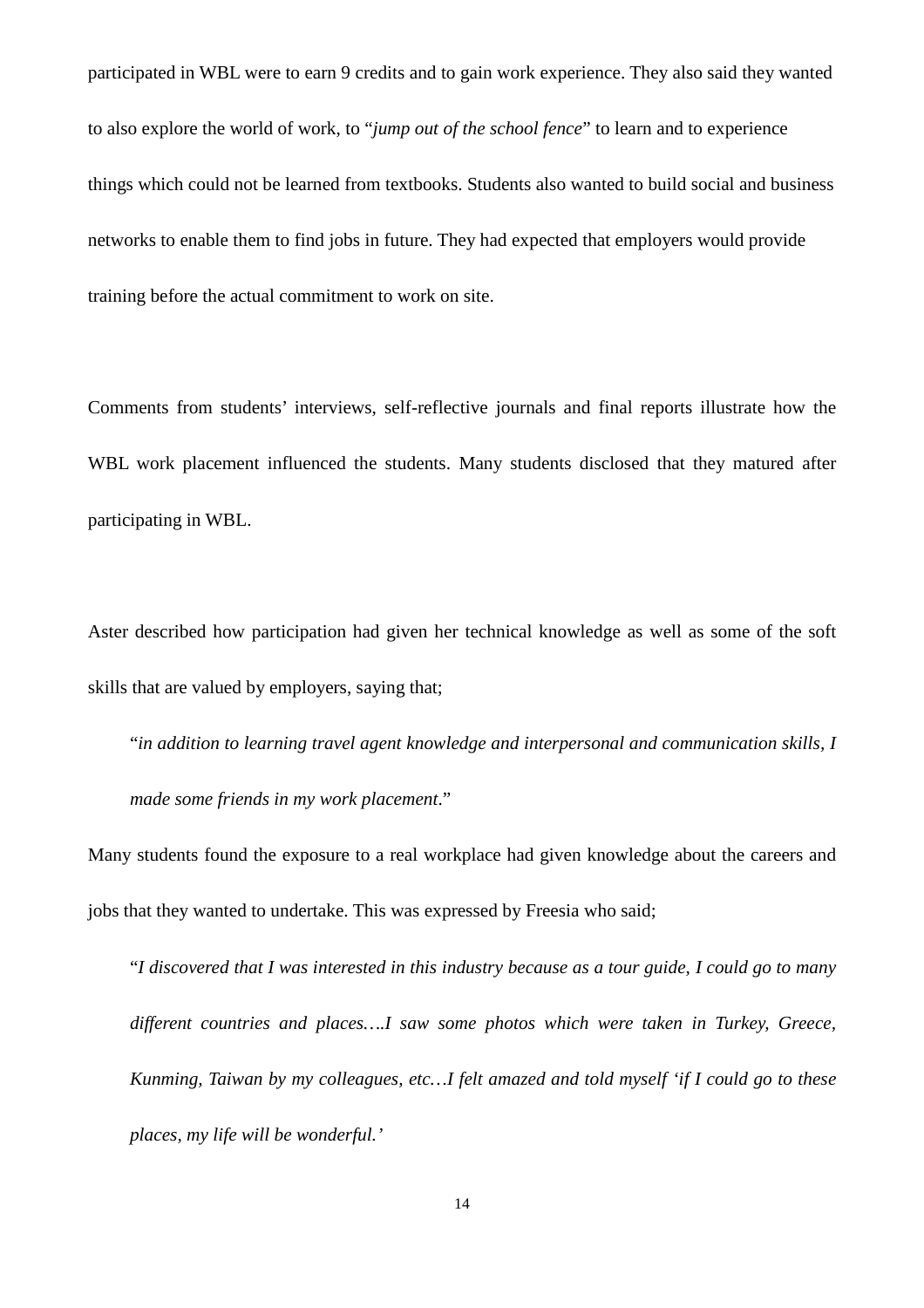While this student was enthusiastic the work placement had also given her a more realistic and less romanticized view of the job:

*Although I really want to be a tour guide, I need to think more about that because some colleagues told me that they had no time for their family which affected their relationships with their family*."

Many students found the experience of real work engaging and challenging both their skills and interpersonal skills. Gardenia one of the students said;

"*I received a lot of reservation calls on Mother's Day and Labor Day. Sometimes I really wanted to say that bookings were full. However, when I listened to their calls, my mood would*  be changed. I would be polite and tried my best to make the reservation for them. Even if it *was full, I would ask them to leave their phone number, and I could call them back immediately when other guests cancelled their reservations….I would like to serve them, and hope that they could enjoy our services and food....when I could made customers felt like at home, I would feel satisfied*."

Student claimed that in working in an adult environment they had learned they had learned about their own capabilities and emotions, some like Limonium said;

"*I discovered my weaknesses and strengths through participating in WBL. My weaknesses were that I could not speak confidently and concisely. I could not handle problems properly. However, my strengths were that I was punctual for work and I am a responsible person, who*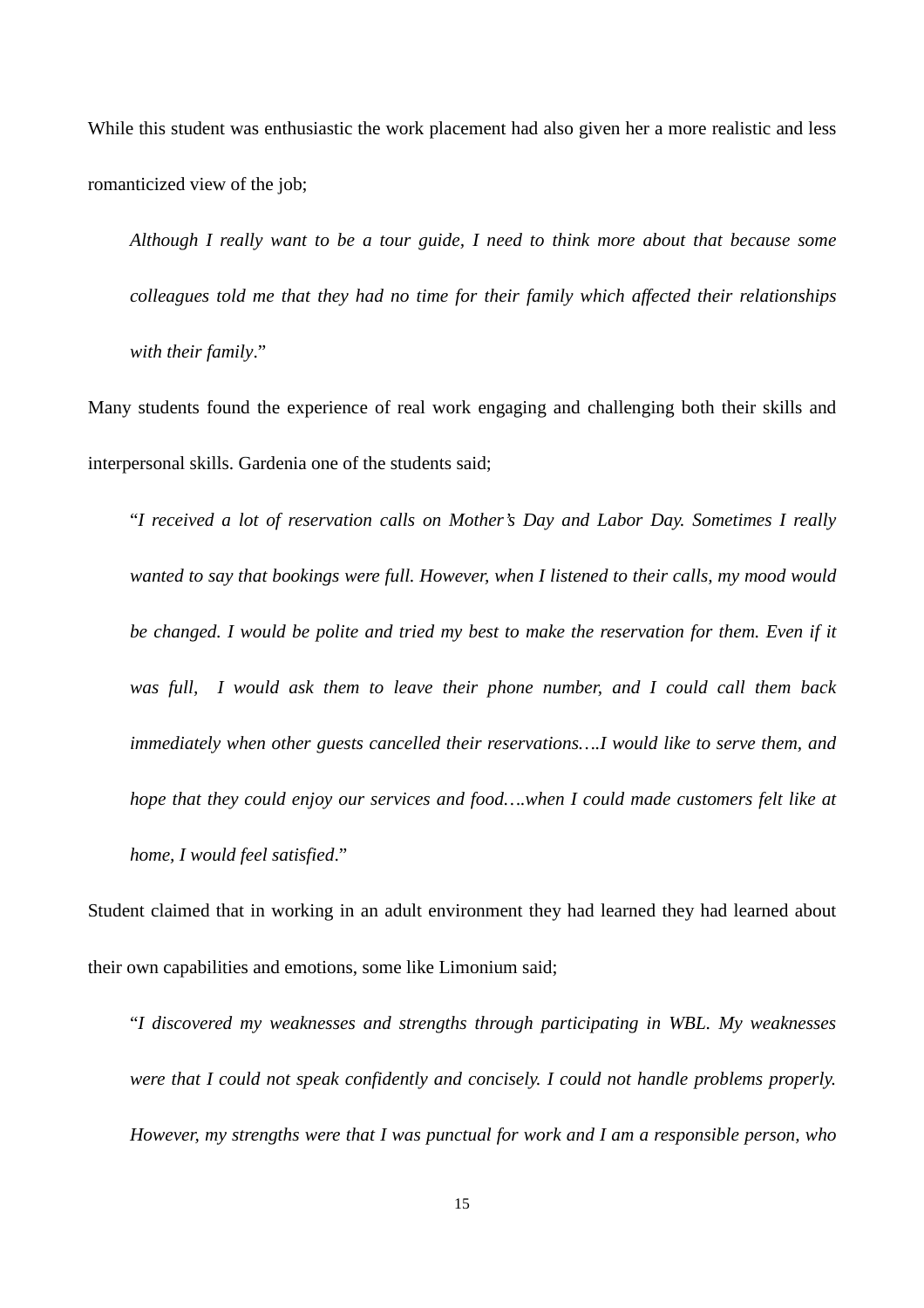*is willing to learn*."

Another student Viburnum confirmed this saying;

"*Working in the real work environment can gain precious experiences. It is beneficial to the students. After this program, I became self-confident and independent. I would join similar program in the future if the golden opportunity comes up again*."

After the completion of work placement, most students said they had learned the daily operations of the company and got to know about the real world of work. They had improved communication skills, problem solving skills, interpersonal skills, critical thinking skills and an understanding of the importance of having good work attitudes. Four students said that work placement helped them develop characteristics of persistence and patience, as well as a greater sense of responsibility. Most students felt more self-confident in talking with "strangers" and some students said their English had improved through the work placement experience. They also said they had gained experience in and working with others and as a consequence they felt that they became more mature in shaping their personalities and in encountering problems.

#### **A case study of persistence and change**

Not all students achieved success in the workplace easily and some encountered problems.

One student Bells described how she;

*Had encountered lots of problems and frustrations, I overcame bravely which prepared me for the future…*."

Another student, Amaryllis, had a similar difficult start but was a very special case because her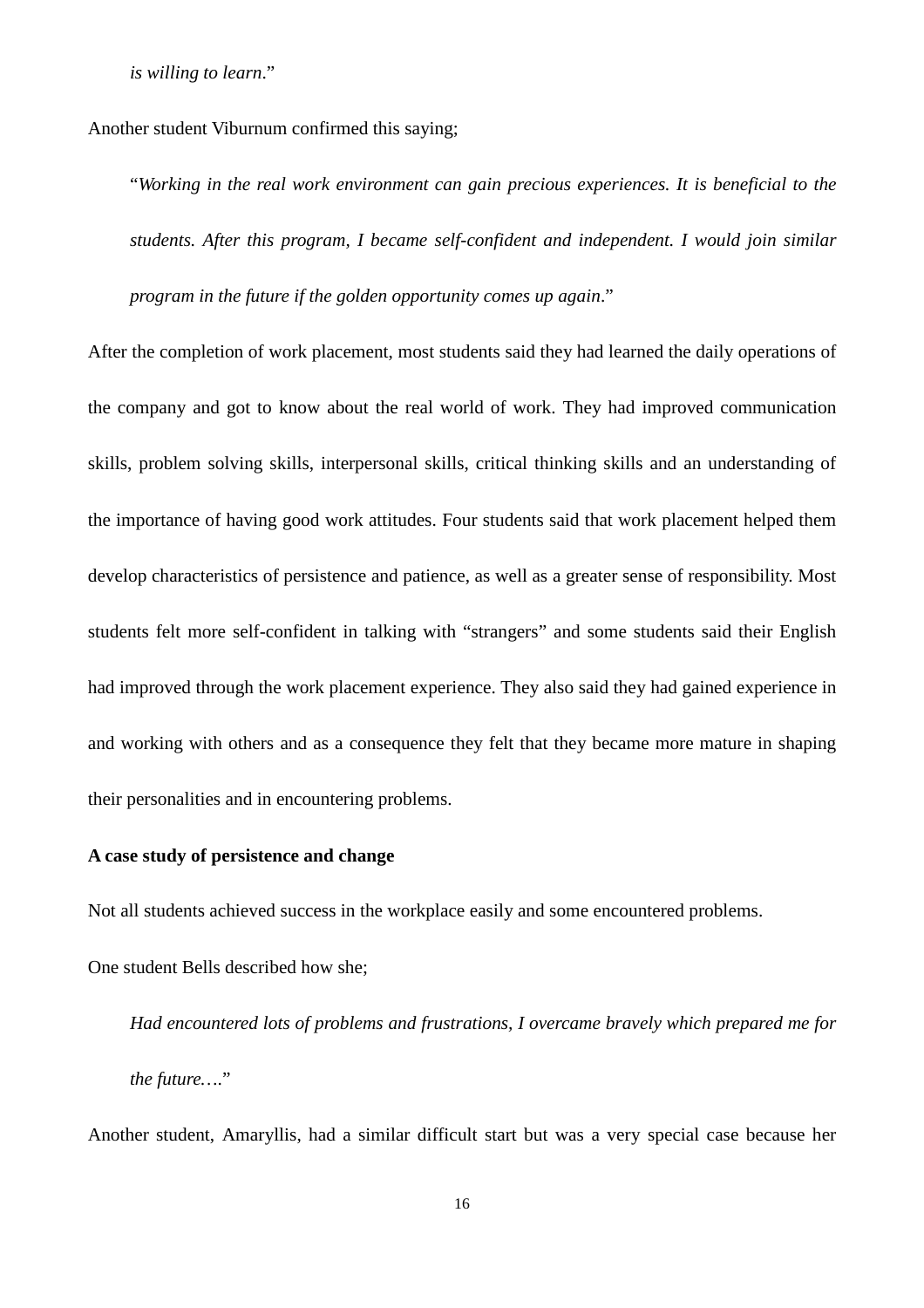mother did not support her in participating in WBL at first but she was convinced after a teacher talked with them about the purpose and benefits of the program and her mother eventually, supported Amaryllis' participation in WBL.

Amaryllis did not have good work attitude at the beginning of her work placement. She said she cried at the first few days of work placement and she had one day sick leave every week during the first few weeks. Her supervisor and manager were not satisfied with her performances, and they would have dismissed her in the first few days if she was a part time employee.

Amaryllis was determined to finish her work placement because she did not want to lose face among her fellow students. The supervisor and her manager were willing to help Amaryllis to finish her placement by rotating her to the front office. After Amaryllis changed roles her attitudes changed and she performed satisfactorily and completed her work placement successfully. After a difficult start she said that she learned a lot of things such as customer relations, communication and interpersonal skills.

Many students found the experiences had enabled them to clarify educational goals previously only having low skilled employment. The experience of WBL had facilitated a recommitment to study at school and gain higher level qualifications to avoid working in low skilled jobs with heavy-physical-labor jobs after they graduated. They said their personalities had changed and they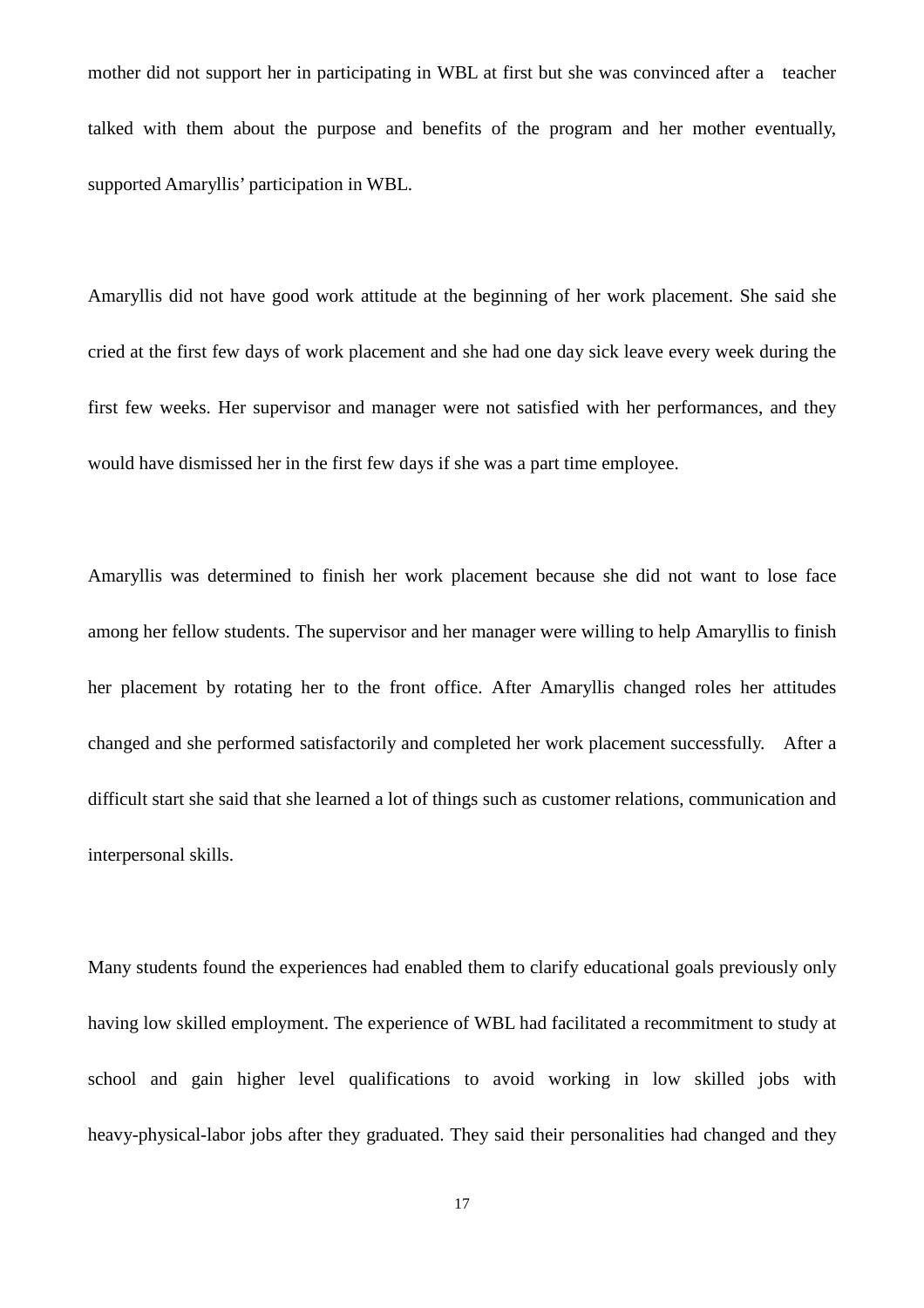were better at dealing with problems they encountered at work and that they had matured and gained confidence as a result of their experience.

#### **Interviews with employers and supervisors: The experience of WBL with industry partners**

The program leaders, the mentors and the researchers visited 19 students in the 13 workplaces where they were working from March to May, 2010. These on-site visits served multiple purposes, firstly, showing support for the program and liaising with industry partners as a way of strengthening the communication and collaboration between the College and the industry partners. Secondly, it was also important in collecting data for the evaluation of the project.

In Amaryllis' case, the on-site visit served as a turning point which enabled to help her finish the work placement. The CLLRD research team interviewed the managers and work supervisors during the on-site visits. Industry partners were generally satisfied with the students' performances in the work placements, even after some initial difficulties.

There were numerous positive comments from employers and supervisors. These served not only to boost the students' self confidence, but also to provide CCC Kung Lee College with some positive feedback. The following is an example from Carlos a supervisor in tourism and hospitality;

> *'the student was humble and teachable, I had asked them if I could train another student placement because the student we had was always on time for work and this*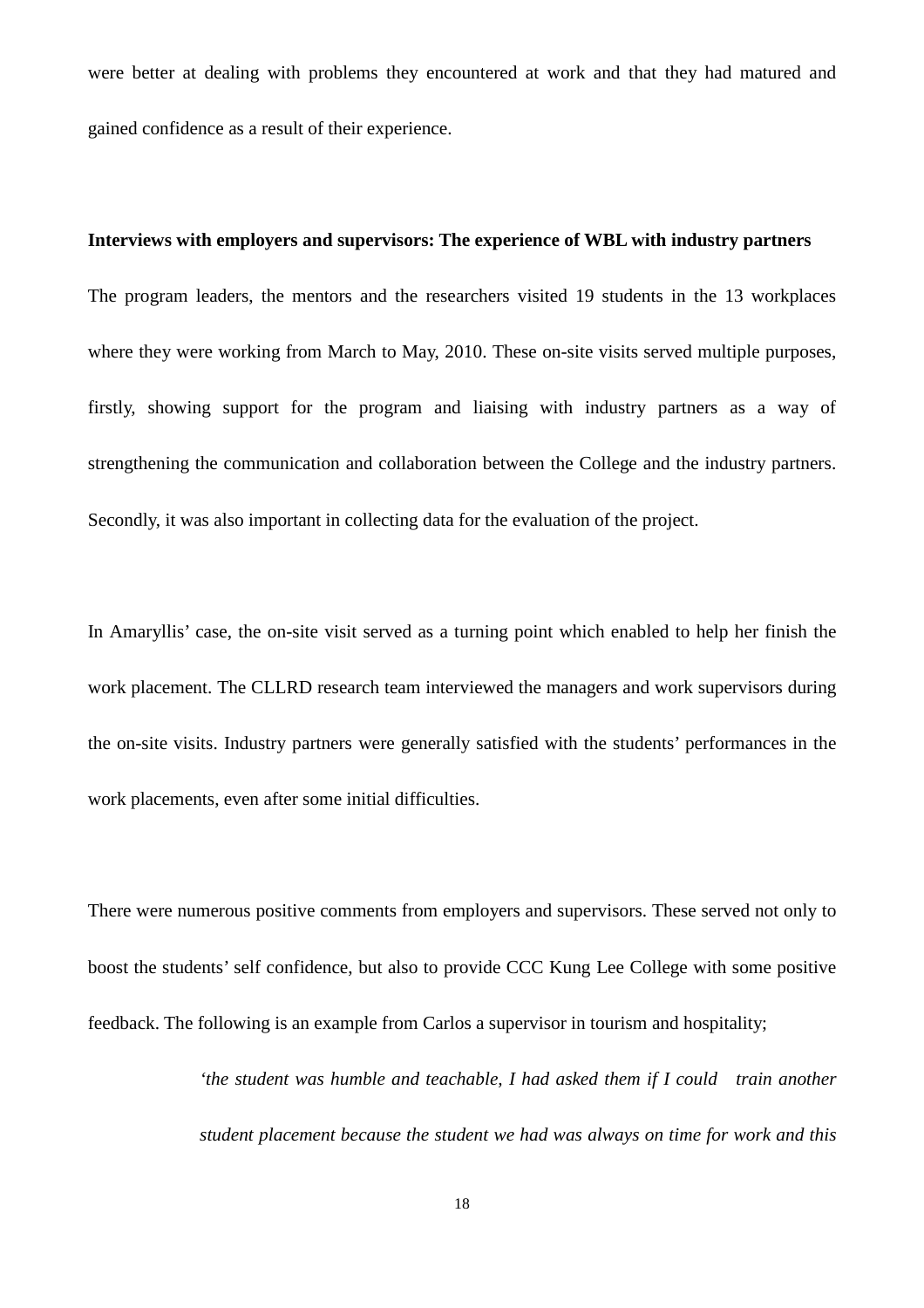# *set a good example for other employees.'*

Providing placement to the students satisfied many important needs for CCC Kung Lee College and industry partners. The industry partners could identify prospective staff while the students have opportunities to explore the world of work in an environment. The work supervisors/managers had opportunities to build their training skills through coaching the students which helped improve internal training systems. Providing work placements for the students also fulfilled social responsibility and the mission of organizations/institutes as caring institutions.

While these suggest good experiences and outcomes some industry partners expressed concern that some students were reluctant to take the initiative on solving problems and relied on others to tell them what to do. Some industry partners also expressed concern that the school timetable had contributed towards a fragmented experience as the students were only at work on Monday and Tuesday.

## **Interviews with teachers: New teaching settings for teachers**

The implementation of the WBL was an important example of major school reform and was consistent with the changes to senior secondary school in incorporating vocational education. Many of the teachers expressed concern about extra workloads. Teachers agreed that accreditation and recognition of WBL in a formal way was essential to the future success of secondary reforms. Many teachers saw that WBL fitting into the routine of the school was an important issue but some were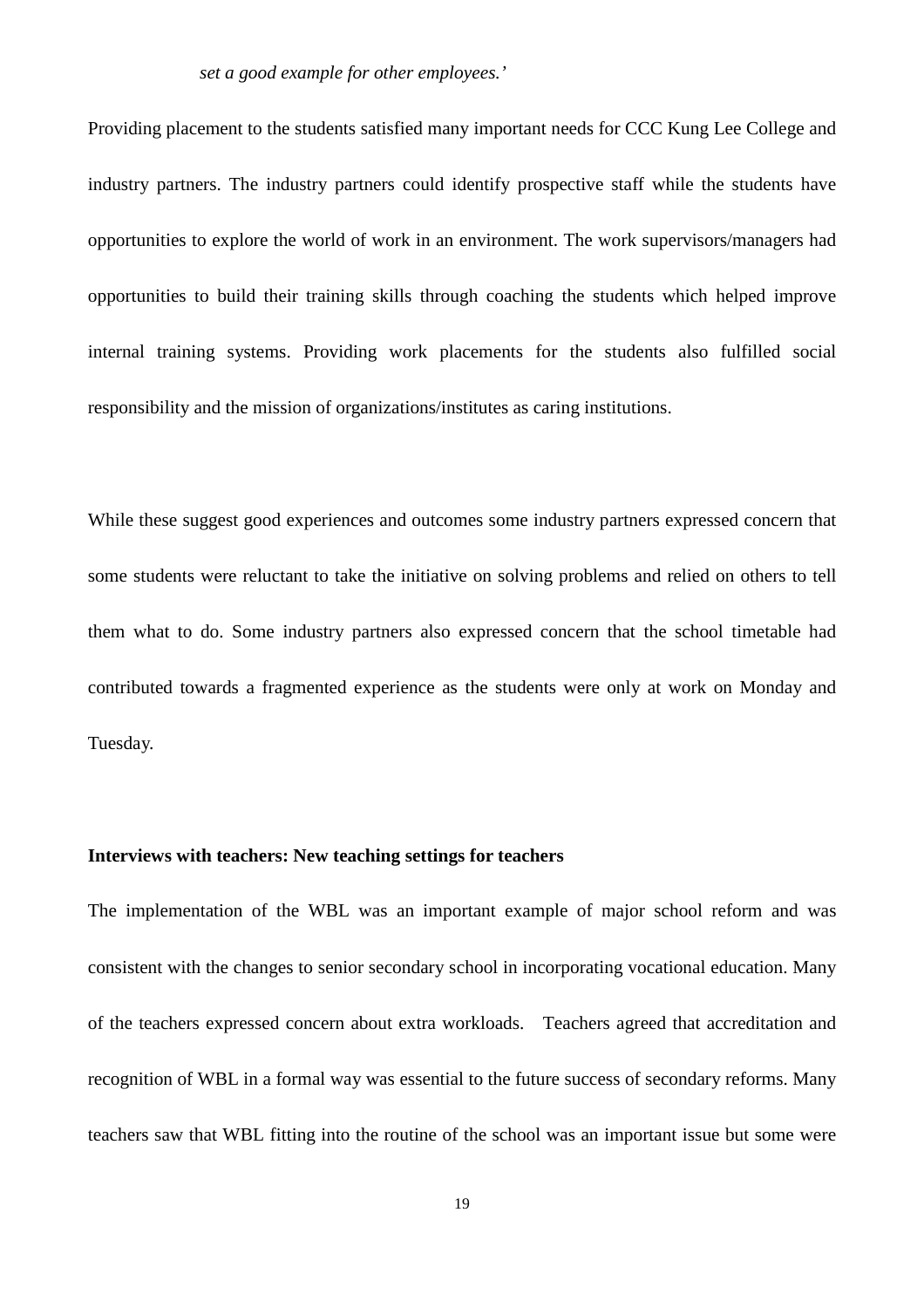concerned that spending 360 hours for work placement was too much time for a one year diploma program. Concerns were expressed over students spending 360 hours on WBL program and this was encroaching on study time core subjects. There was an impression that their commitments to work placements could place their academic progress in jeopardy.

Support from stakeholders is another important element for the success WBL. Parent attitudes and support have direct impact on the students' attitude towards WBL. Some parents were worried about how WBL may affect their children's academic performance. They had a preference for more a academic route which could prepare their children for further study. However, the findings indicated that WBL not only did not affect the 23 students' academic performance. In fact, WBL enhanced academic performance as all the students passed both the workplace placements and their school based program.

Finding appropriate work placements for students was also seen as a big challenge. The rewards and recognition from employers were seen as very important in motivating them to participate. The need for people to develop a more consistent view and a passion and commitment to WBL was identified as important. Perspectives were contradictory with some strongly supporting WBL while others were uncertain about the nature of skills that students required. Some valued generic skills and others saw specific job skills as important but overall there was developing awareness of the importance of WBL. The need to continue consistent and shared vision on this project was discussed and most of the teachers suggested this was still in a developing stage. The need for enhanced documentation and planning was seen as important in overcoming the gaps in corporate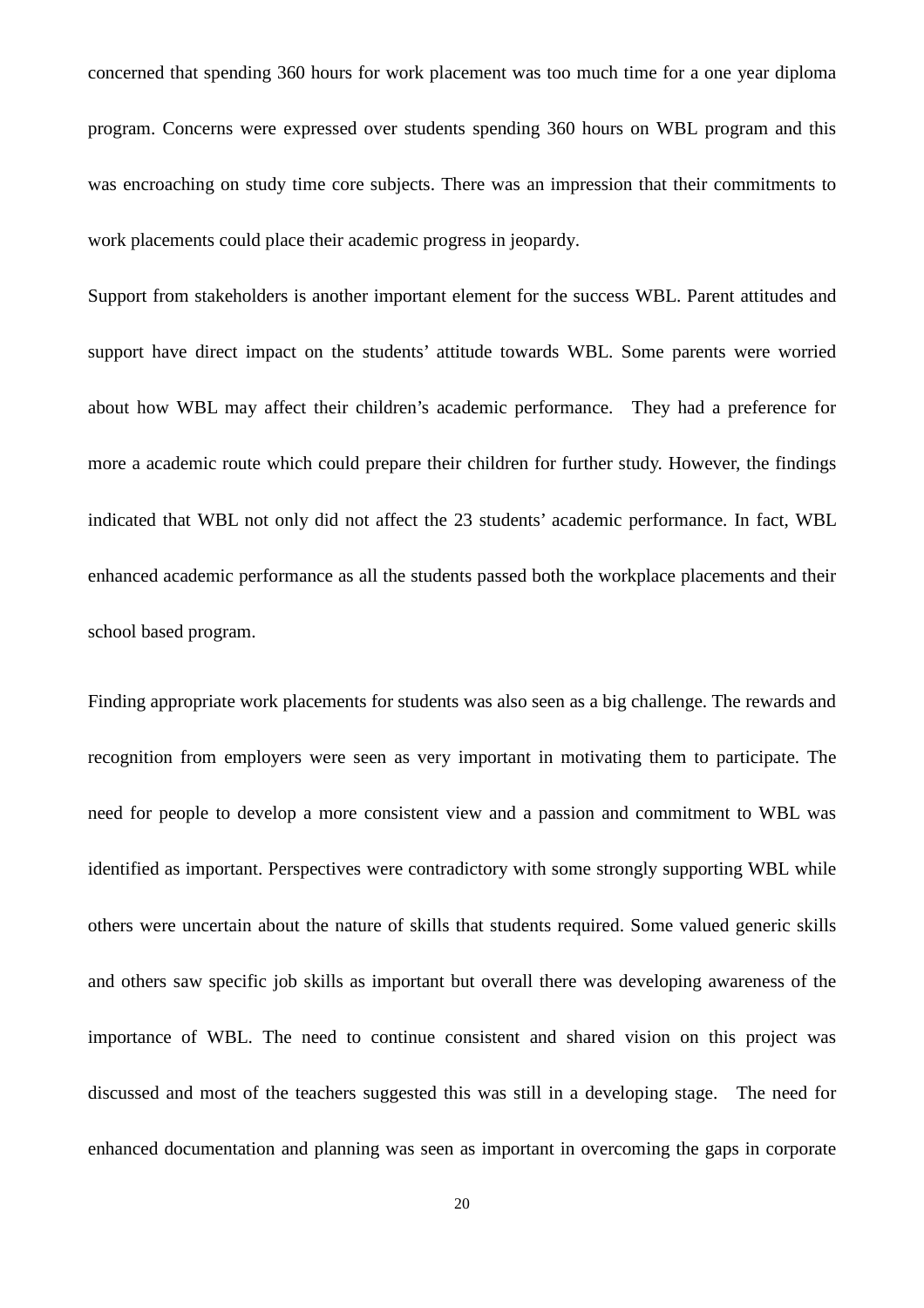knowledge. The importance of leadership at all levels was identified as crucial in generating this consistent and shared vision.

These occurrences and sentiments are typical of attitudes in schools undertaking curriculum reforms and implementing major VET initiatives. Part of the challenge of these initiatives was the need to develop new skills in the staffing profile to build strong communication across the school about WBL, skills in working with employers and skills and capabilities to responding to the need for different teaching and learning strategies. WBL challenges teacher centred notions of learning and required teachers to establish a new relationship with students based on facilitating learning and reflection rather than delivering content.

After the implementation of WBL, follow-up interviews were conducted with the teachers/mentors, the researchers, the external advisors and the parents to reflect the process.

Most teachers believed that the greatest success of WBL program was that all students were able to complete the work placement. Overall, the students had holistic learning experience and had developed generic skills and work-readiness skills.

The students had rewarding learning experiences which prepared them for development from adolescent to adulthood. The students learnt the daily operation of the organizations which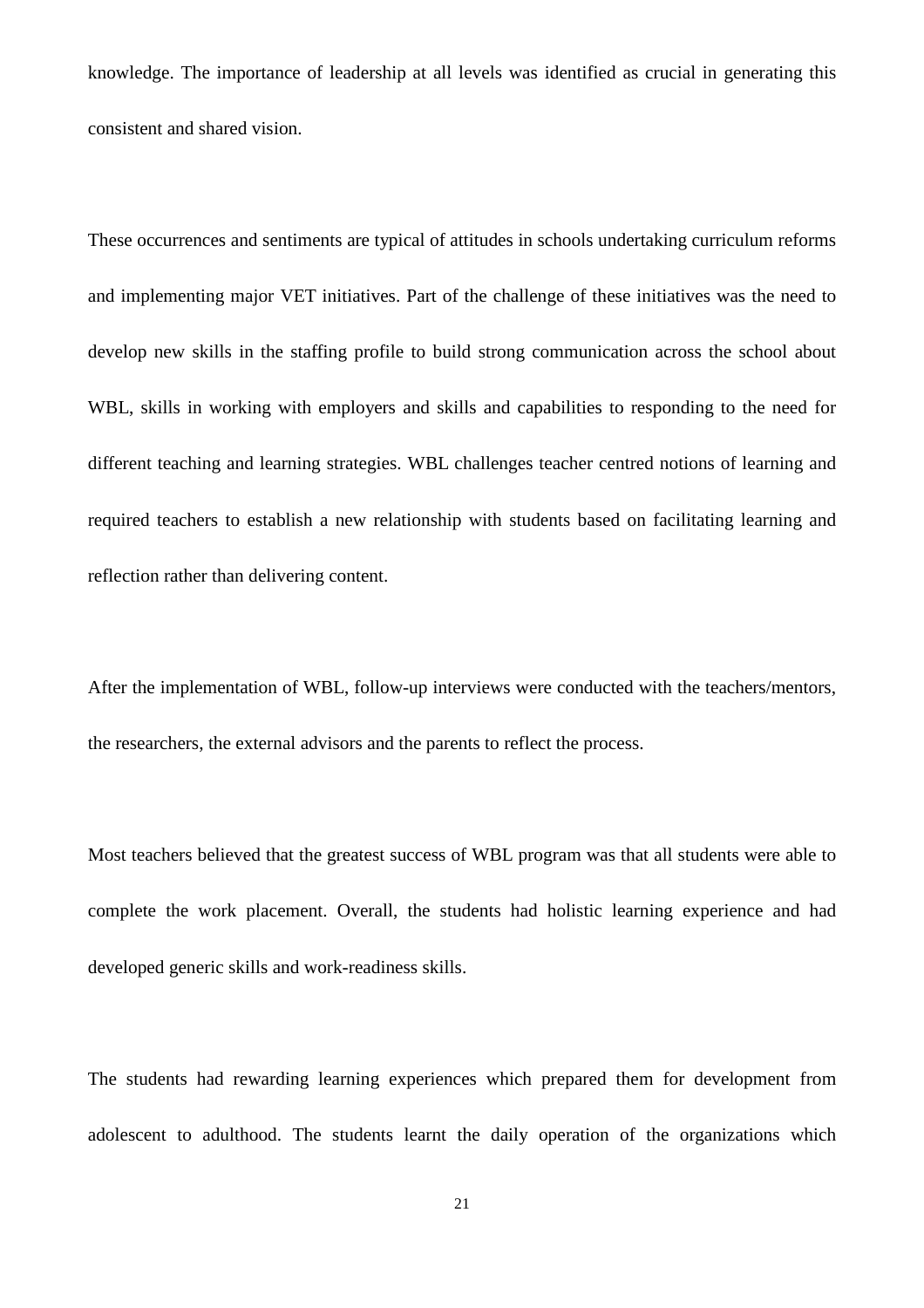expanded their horizon and gave them clear ideas for work and for further study. WBL also helped the students find their interests and cultivated their talents as well as building the students' academic abilities. Some students were not good at writing and academic forms of expression but WBL provided an alternative platform for them to communicate their abilities and they were able to learn from the feedback of work supervisors.

WBL helped the teachers/mentors stay connected with the industry. Some industry partners offered jobs to the students after work placement which increased the recognition of the WBL. WBL also had an important function in clarifying the direction of CCC Kung Lee College as a specialist school which provided curricula that had the dual emphases of academic and vocational learning.

Rose said that the main purpose of WBL was to "*contribute to students' whole-person development through the development of generic skills and the development of work-readiness skills, aptitudes and understanding. Moreover, WBL provided an opportunity for students to explore different careers, and help them to build social and business network for finding jobs in future. Therefore, WBL was worthwhile program which the EDB should promote*".

Daisy said that WBL program had;

 "*helped some students who did not perform so well academically. They were able to complete the diploma program because they participated in WBL*".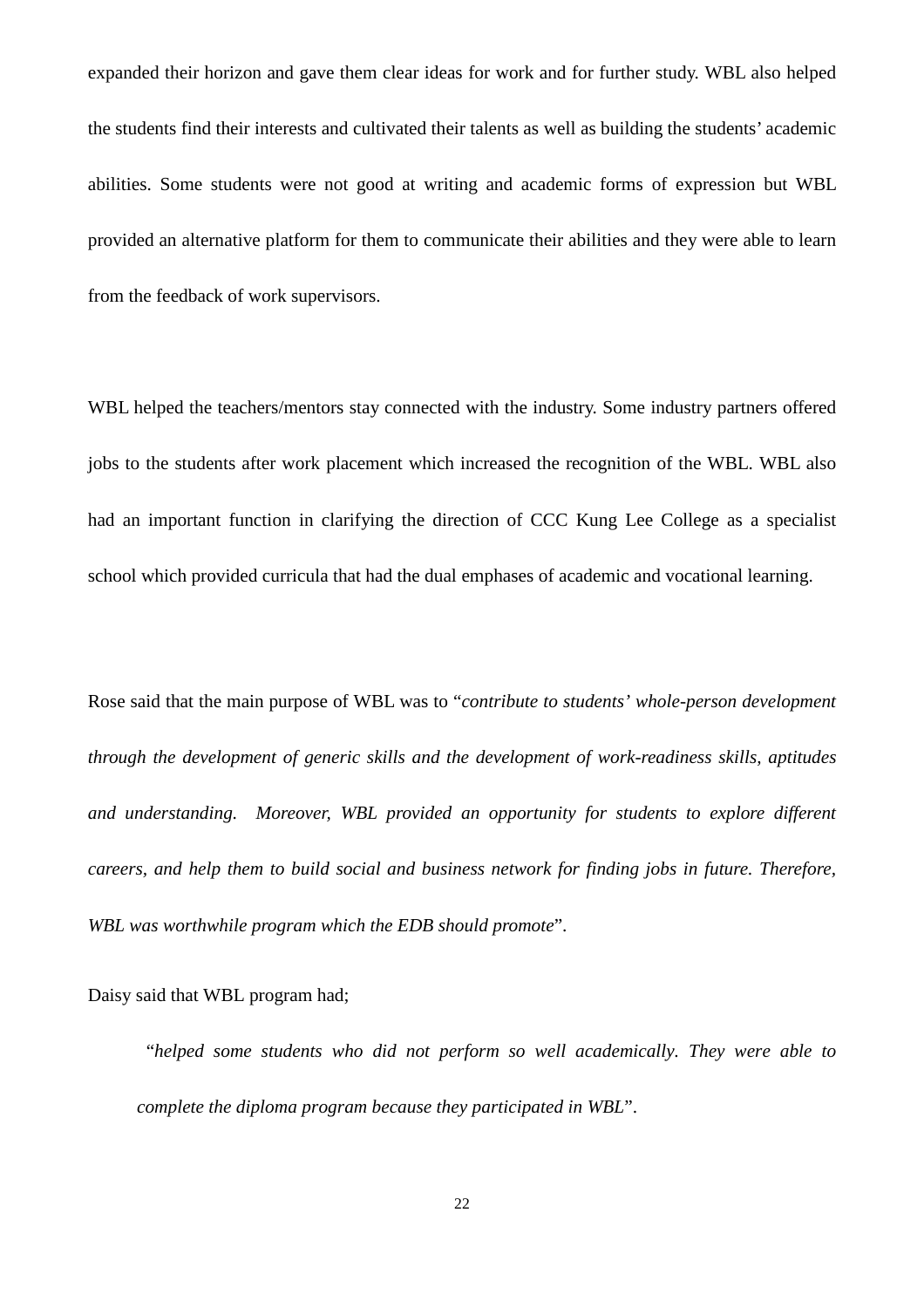The perspectives of all stakeholders are summarized in Table 1

| Stake-<br>holders                  | <b>BENEFITS</b>                                                                                                                                                                                                                                                                                                                                                                                                                                         | <b>QUESTIONS &amp;</b><br><b>SUGGESTIONS</b>                                                                                                                                                              |
|------------------------------------|---------------------------------------------------------------------------------------------------------------------------------------------------------------------------------------------------------------------------------------------------------------------------------------------------------------------------------------------------------------------------------------------------------------------------------------------------------|-----------------------------------------------------------------------------------------------------------------------------------------------------------------------------------------------------------|
| <b>Business</b><br><b>Partners</b> | <b>Fulfilled an important social responsibility</b><br>$\bullet$<br>Enhanced<br>internal<br>training<br>capacity<br>$\bullet$<br>in<br>organizations.<br>Student's<br>positive<br>performance<br>provide<br>good<br>$\bullet$<br>benchmarks for staff<br><b>Identified</b> quality prospective staff<br>$\bullet$<br>Strengthened business-school partnership<br>$\bullet$<br>Additional "employee" reduced internal<br>$\bullet$<br>staff<br>workload. | Need for Continuity at<br>$\bullet$<br>work as 2 days is not<br>continuous                                                                                                                                |
| <b>Teachers</b>                    | Teachers generally saw WBL provided good learning<br>$\bullet$<br>and growing experiences for their students.<br>The students learned things which they could not<br>$\bullet$<br>teach them at classroom.<br>The teachers also learned something from the students<br>٠<br>which helped the teachers<br>with<br>their own<br>professional<br>development<br>ability<br>and<br>to<br>understand the world of work.                                      | Workloads (for example,<br>on-site visit added to<br>existing workloads)<br>How<br>conduct<br>to<br>$\bullet$<br>debriefing<br>more<br>effectively?<br>How to integrate WBL<br>in other classes/subjects? |
| <b>Parents</b>                     | Most parents are supportive because they wanted:<br>Their students to have work experience.<br>$\bullet$<br>To have the experience help them to find jobs in the<br>$\bullet$<br>future.<br>The students to be more independent.<br>$\bullet$<br>The students to learn different things and connect<br>$\bullet$<br>with the society.                                                                                                                   | Parents concerned about<br>$\bullet$<br>the students <b>balancing</b><br>academic<br>performance<br>and work commitments.<br>Some<br>$\bullet$<br>parents<br>were<br>concerned about fatigue.             |

**Table 1. A summary of stakeholder views on WBL.** 

# **Concluding comments on WBL in Hong Kong secondary schools**

WBL is a viable and sustainable program which provides an alternative pathway for students to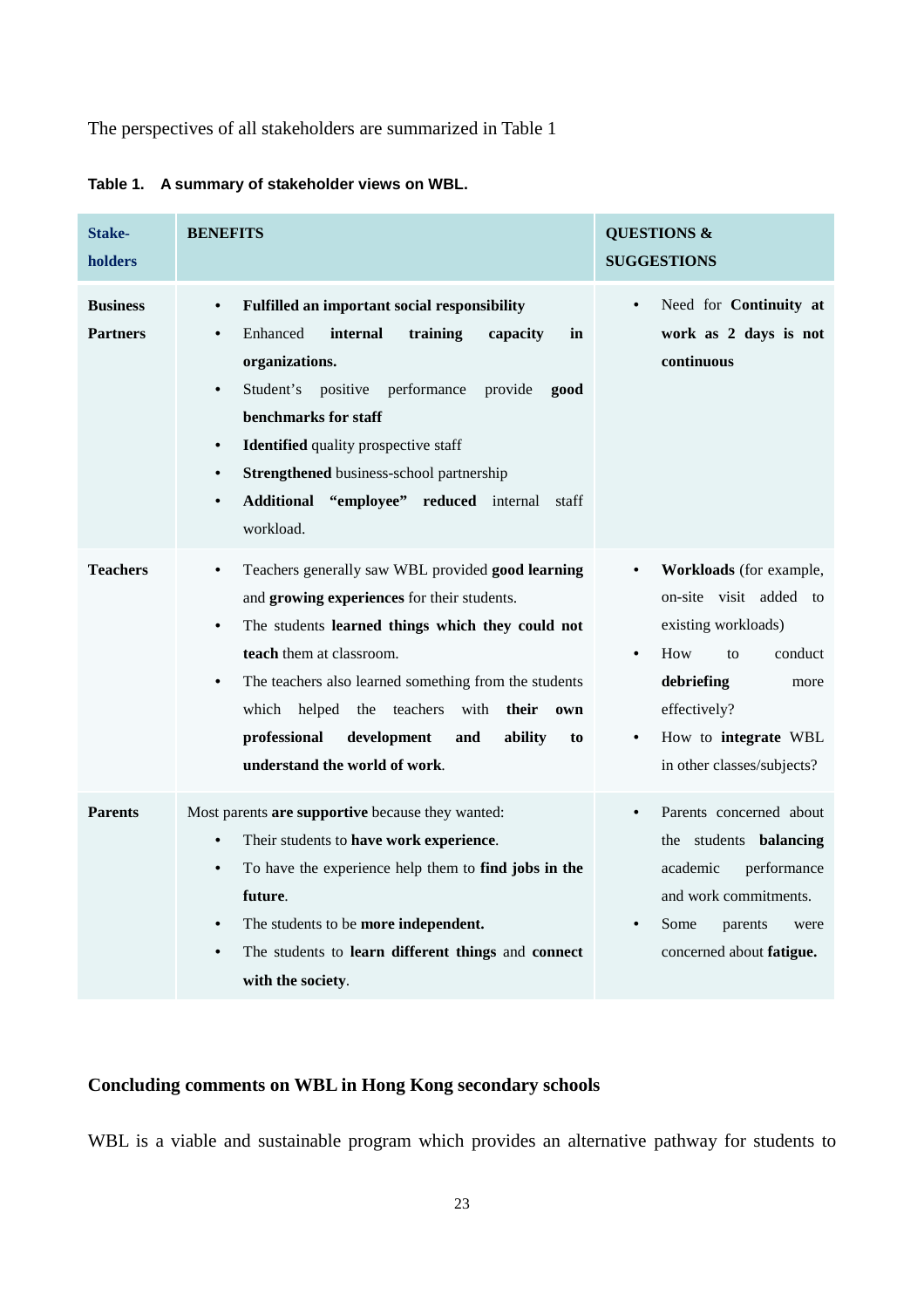undertake senior secondary study. The program has enjoyed good support from the students who participated, their parents and teachers as well as the College leadership. The students undertook the work placements and overwhelmingly achieved both good results in the technical aspects of work as well as what is termed generic or employability skills. In addition students gained a sense of maturity and accomplishment through their involvement and this sees work-based learning as providing a holistic and reflective approach to learning. The WBL program has influenced the students not only during their work placement, but after their work placement. Many were offered paid employment as a consequence of their placement.

The response from industry has also been encouraging as they have willingly undertaken the dual roles of effectively hosting the participants as well as providing valuable support to the students. Employers have been able to experience first-hand the needs of young people entering the workforce. This is a good development and has seen WBL provide a foundation of exchange of ideas. Importantly, employers have seen such a program as a way of exploring gaps in provision of on-the-job training as well as fine tuning is social responsibilities around assisting preparing school graduates.

The students have been able to experience the real world of work and gain some on the job training for an extended time. The occupations have included some of those jobs which Hong Kong will need to train workers to sustain a standard of living as a developed community. Jobs in IT, business,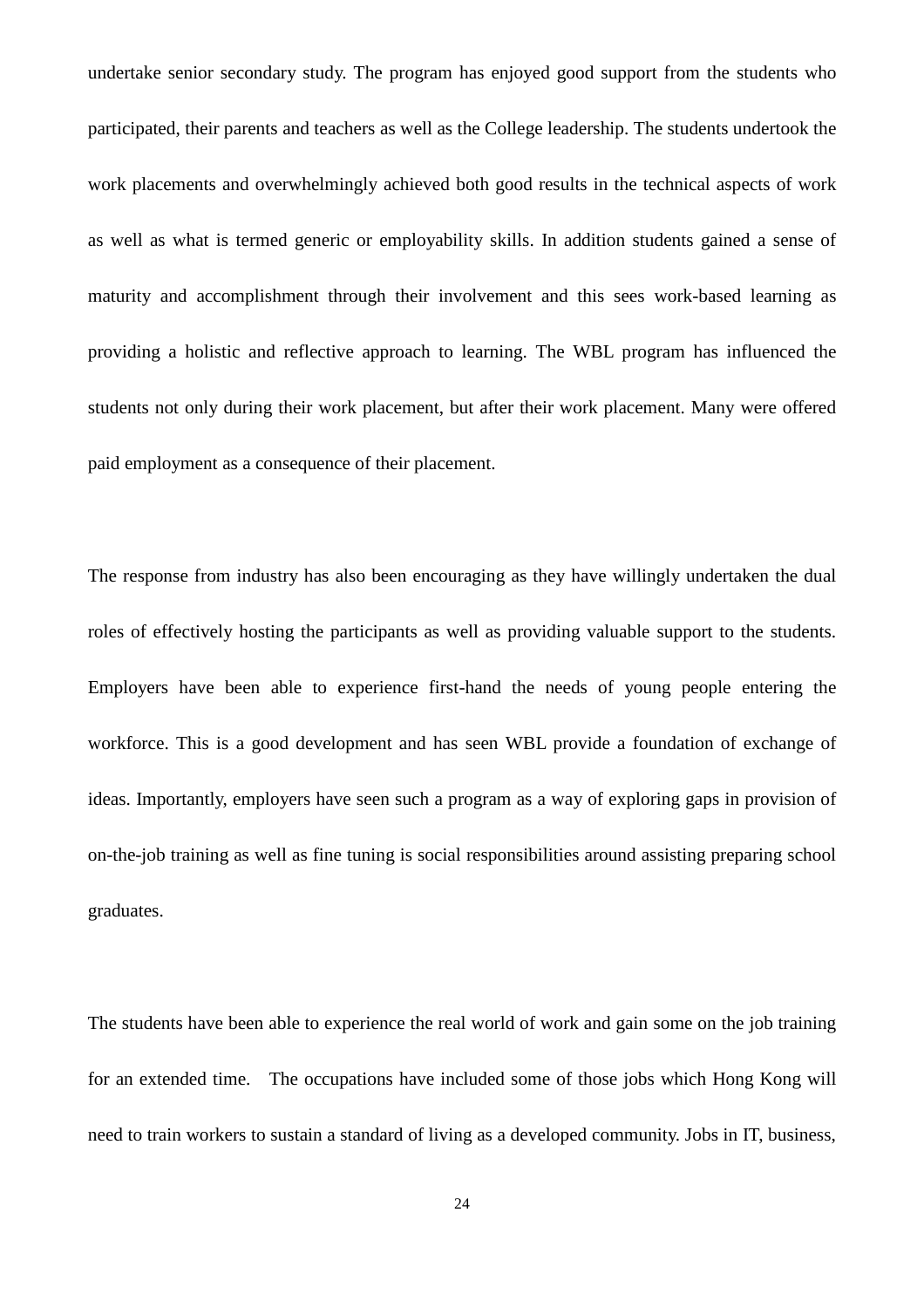hospitality and tourism are crucial to the economic and social welfare of Hong Kong.

The program itself is an important indicator of how school reform can be achieved through building mutually affirming partnerships. The program's success is also hinged on the "buy-in" and commitment of the partners and the support of each partner by others through the project. The response from industry has been very encouraging and there seems to a sense of good will regarding this project which suggests that career related learning using extended work-based learning could achieve good support amongst industry in Hong Kong if the program was to extended in CCC Kung Lee College and also more broadly across the Hong Kong secondary school sector.

There are a range of social, cultural and structural impediments which contradict or impede the potential for work-based learning and these are discussed.

# **The status and prestige of WBL and vocational education in Hong Kong**

In general, vocational education is mistakenly seen as low status and a second class education. This is strongly apparent in Chinese society and culture where status and education are strongly aligned. Secondary technical schools are often seen as recruiting students with comparatively low academic achievement levels. The students in technical schools are seen as receiving less rigorous mathematics, science, and English courses than the students in comprehensive schools. Technical schools were also seen as working well in preparing the employees for entry-level jobs at a time when there were plenty low and medium level skills jobs in the 1990s. These perceptions are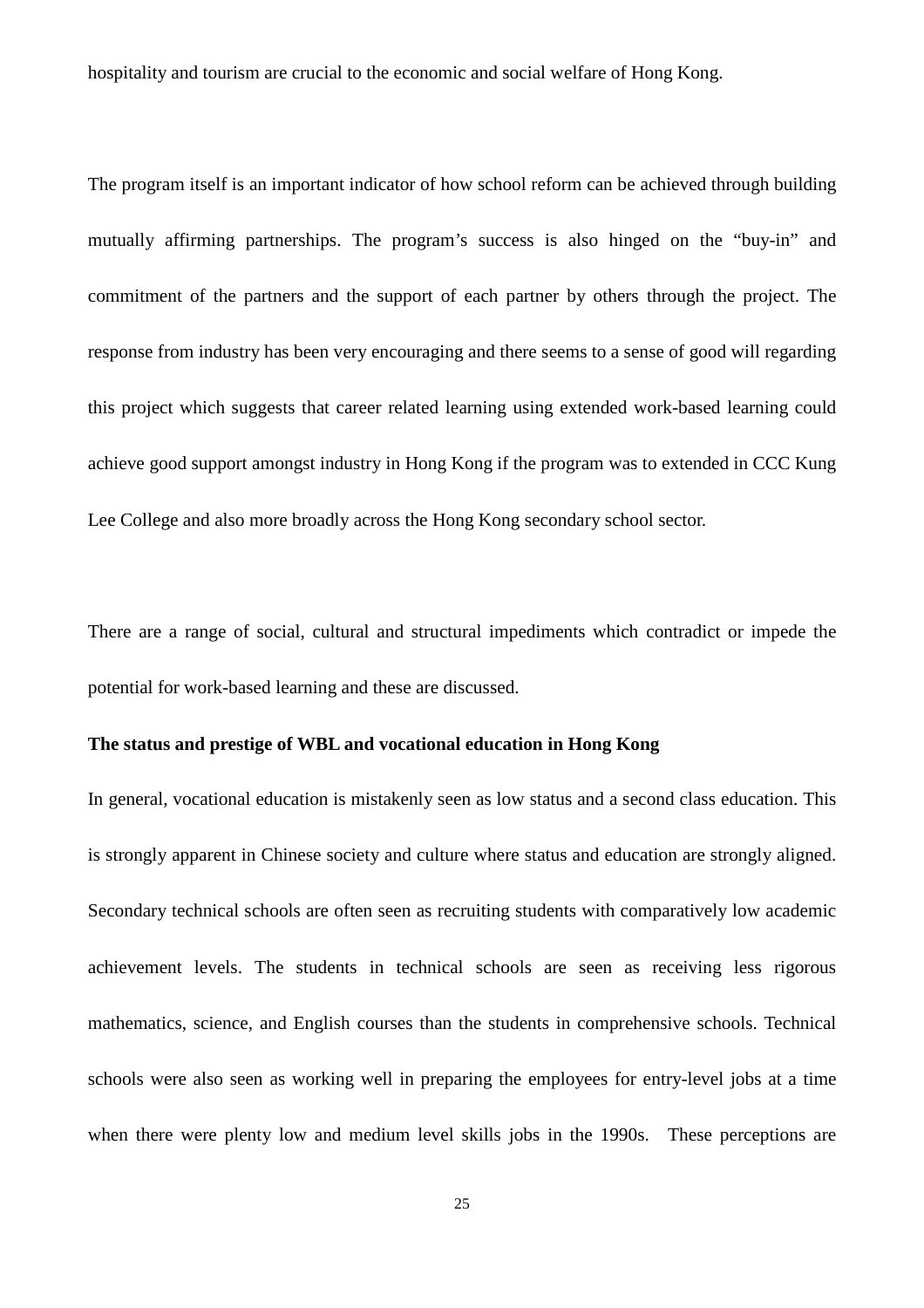being challenged by changing times and developments such as those at CCC Kung Lee College.

Technology and global economic competition has reshaped and redefining the nature and character of workplace and work in the Asia Pacific. Most employers now demand a stronger combination of academic, technical skills and technological proficiency. The combination of academic and employability skills makes arguments about divisions between technical and traditional education meaningless. Academic subjects are now required to integrate with workplace needs and to be focused on employment outcomes for students. The perceptions on the low status of vocational education at a time that tertiary places are limited in Hong Kong is counterproductive and does not assist student make choices about employment in the new economy. In order to prepare the students for work, subjects, such as mathematics, Chinese, and English need to be both rigorous and also focus on the skills and outcomes that employers expect in the workplace.

## **"Learning by doing" and WBL**

The nature of work-based learning at CCC Kung Lee College has enabled young people to experience the demands of the workplace "first hand" and to challenge their perceptions about work. It has enabled the assembly of new sets of skills and competencies as well as behaviors that are difficult to develop in more formal learning settings. Work-based learning provides an example of experiential learning which engages the learner in situated learning which involves active learning. Referred to as learning by doing this form of learning is substantially different from passive forms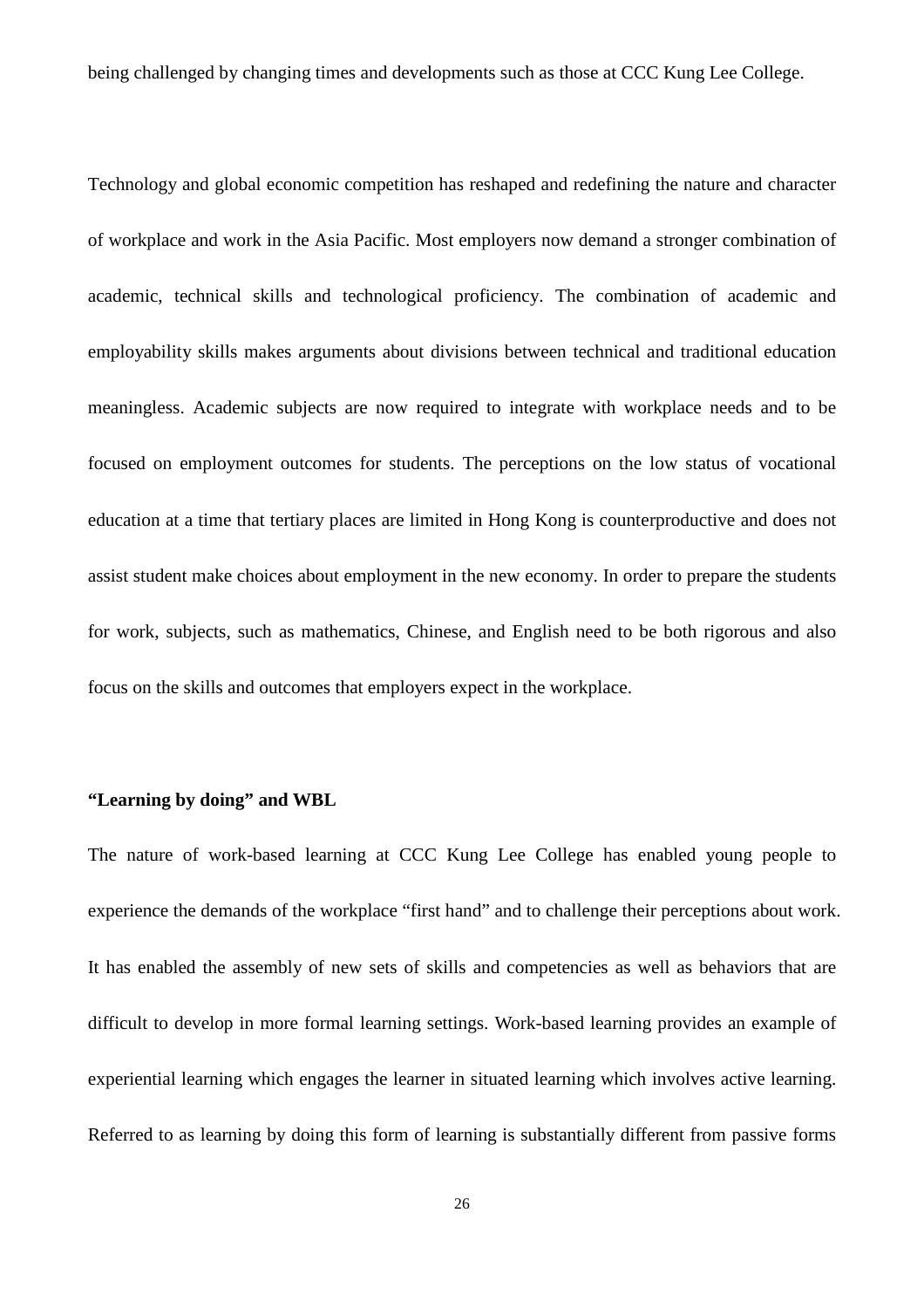of learning which are reliant on standardized curriculum, reproduction of knowledge from set texts and written assessment. Students are often not engaged in the tasks actively and the connection with learning outcomes is often superficial. Recall and reproduction of outcomes is often contingent of high levels of memorization but work-based learning requires a new repertoire of skills and behaviors from students who are required to demonstrate competence in a range of different settings and conditions and to demonstrate these competencies regularly. These new forms of learning based on active engagement of the learner in authentic tasks are challenging because they require different levels of commitment from learners and teachers. Students need to be fully engaged and committed to work-based learning as their performance is an issue of public scrutiny and judgment by a range of stakeholders. Likewise teachers need to be actively engaged in guidance, support supervision and cannot be reliant on ritualized approaches to responding to student needs.

# **A new teaching repertoire for WBL**

Work-based learning requires the use of many of the "old" repertoires of teaching in a very different setting outside the classroom. The workplace is often much more discursive, complex and diffuse than the predictable confines of the classroom but many capabilities that teachers have can be transferred to these settings. These include of skills in negotiation, co-ordination, observation, evaluation and the communication of complex information. Teachers also need to use pastoral and guidance skills but often in conjunction with industry supervisors. Teachers are also required to conduct briefings which require different set of skills from teaching in classroom and this now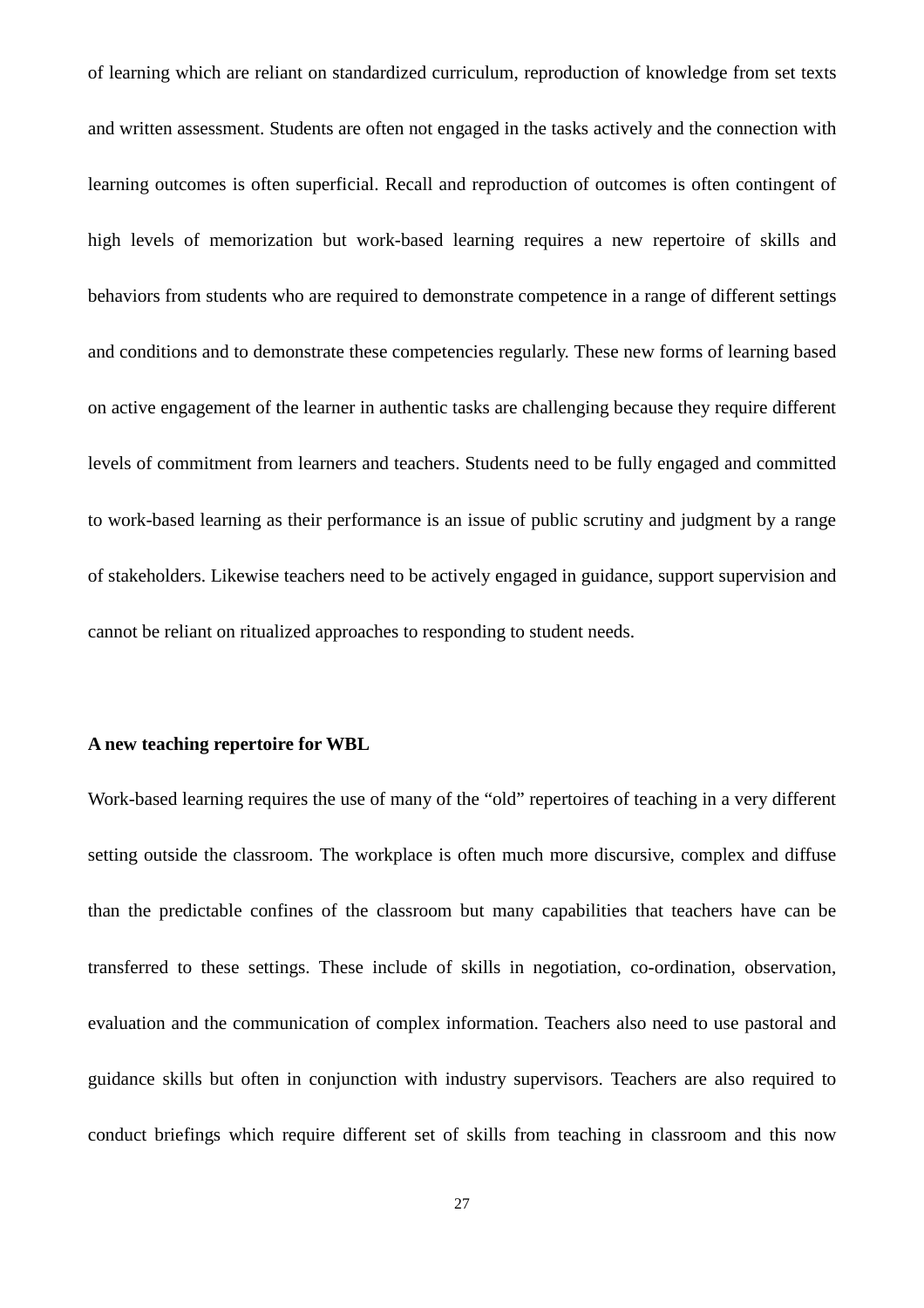means that professional development for teachers is needed to help teachers understand the principles of WBL and assist them transfer existing skills into the new settings of work-based learning.

The success of WBL depends on how the school routine changes to incorporate new forms of workbased learning. Schools need to integrate WBL programs into school timetable, but also integrate WBL into the school routine and curriculum. Rather than seeing WBL as an additional or special program it should be seen as a core element of the senior school curriculum and part of the identity at CCC Kung Lee College. All stakeholders realized that it was hard for the students to cope with school work school whilst they are working. This means that timetabling and routine needs to be adjusted as indicated in the figure below. The length of work placement would remain the same but all WBL students would start and end the workplace at the same time.

|  |  |  | Table 2. A proposed timetable for WBL programs. |
|--|--|--|-------------------------------------------------|
|--|--|--|-------------------------------------------------|

| Workplace       | School                   | Workplace        | School |
|-----------------|--------------------------|------------------|--------|
| (first 5 weeks) | (half day or 1 or 2 hour | (second 5 weeks) |        |
|                 | consultation)            |                  |        |

CCC Kung Lee College has a task to help parents understand the value of WBL program and part of the message is that WBL prepares the students to be both "college ready" and "work ready". The support of industry partners is a crucial factor in the success of this program and the quality and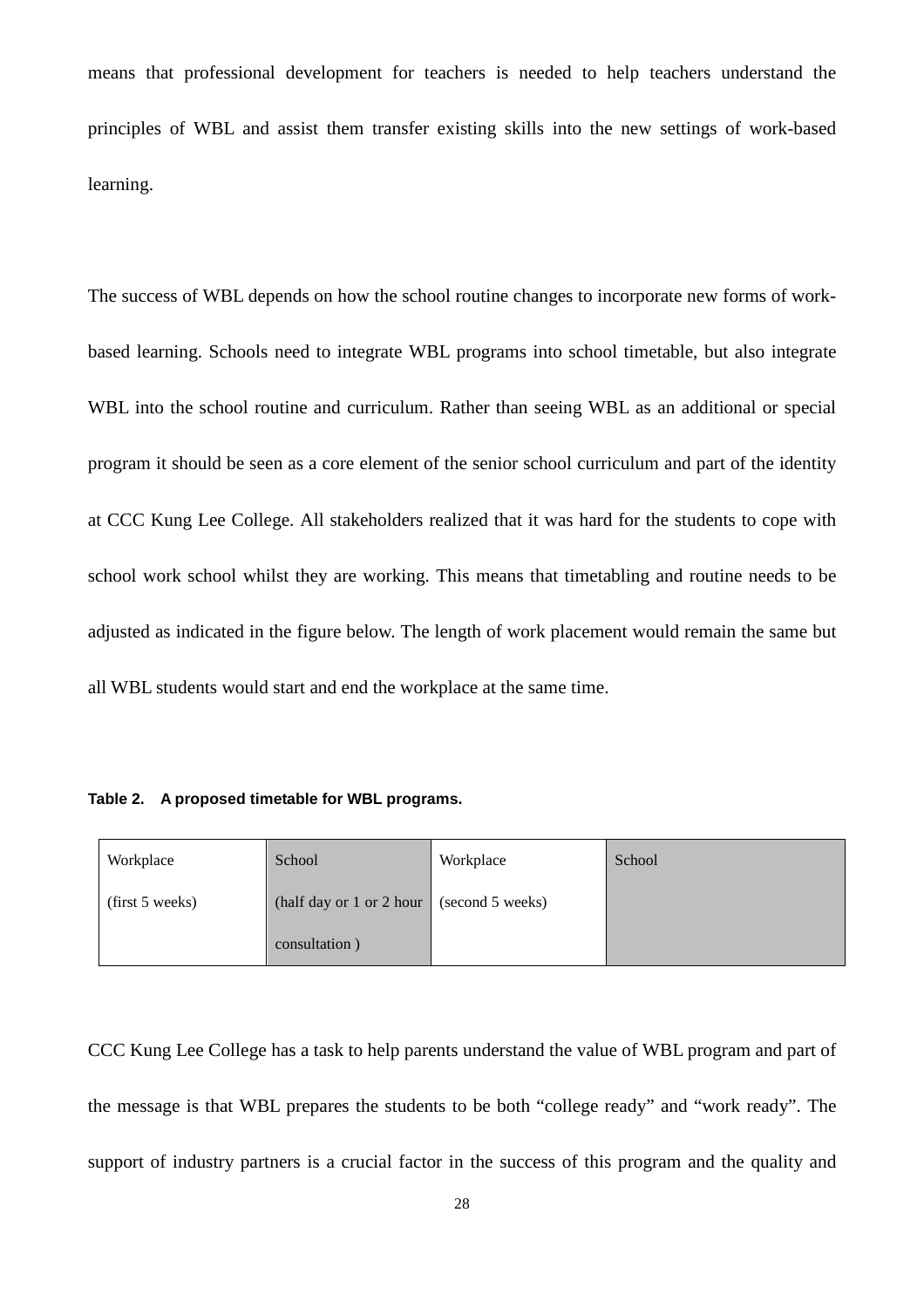preparation of industry partners has a significant impact on students' experience in work placement. The nature of the relationship they adopt is also important because if they see themselves as a joint co-educator with the College, their role will also shift from being a "boss" to that of a mentor and a partner. This may mean that schools may have to provide more intensive training to supervisors, employers and teachers as well as the emotional support and coaching for students on placements.

The success of vocational education and work-based learning will be determined by the extent to which government addresses and responds to some of the issues identified in this section

Part of the success of the NSS will depend on how those elements of the curriculum such as ApL and other learning experiences, which are dependent on local design and delivery are supported in new ways which until now have not been common in the Hong Kong system. There is also an important role in promoting ApL, work-based learning and vocational education as an integral part of secondary school education. The experience at CCC Kung Lee suggests that there are significant social, economic and educational benefits to government, schools, industry and students in Hong Kong.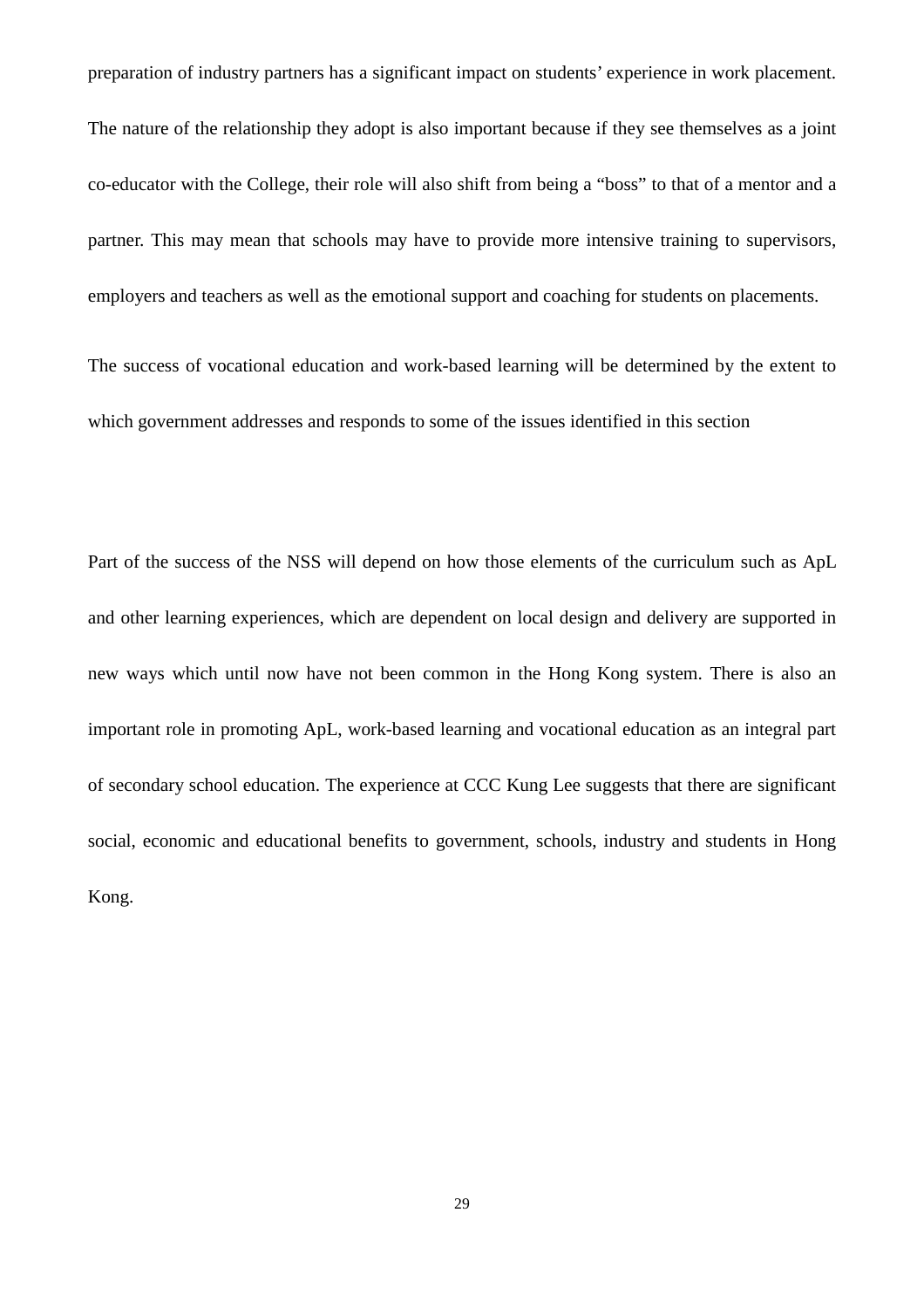#### **References**

- Adamson, B. and Morris, P. (2000). Changing Hong Kong's Schools. In B. Adamson, T. Kwan and K.K.
- Bagnall, R.G. (1999). *Discovering radical contingency*: Building a postmodern agenda in adult education. New York: Peter Lang.
- Berg, D.H., Taylor, J., Hutchinson, N.L., Munby, H., Versnel, J. and Chin, P. (2007). Student assessment in exemplary work-based education programs. *Journal of Workplace Learning. 19*(4): 209-221.
- Boyd, E., Knox, H. and Struthers, J. (2003). Work-based learning, theory and practice: A case study of Scottish SMEs. *Industry and Higher Education, 17*(3): 163-178.
- Brodie, P. and Irving, K. (2007). Assessment in work-based learning: Investigating a pedagogical approach to enhance student learning. *Assessment and Evaluation in Higher Education*, 32(1): 11-19.
- Cheung, C.K. and Wong, A.K.C. (2006). Implementation of the career-oriented curriculum (COC) in the business curriculum for senior secondary schools in Hong Kong: A pilot study. Journal of Vocational Education and Training,58(1):99-114.
- Clarke, D.J. and Copeland L. (2003). Developing nursing practice through work-based learning. Nurse Education in Practice, 3(4): 236-244.

Costley, C. (2007). Work-based learning: Assessment and evaluation in higher education. *Assessment & Evaluation in Higher Education, 32*(1): 1-9.

Education and Manpower Bureau. (2006). Action for the future: Career-oriented studies and the new senior secondary academic structure for special schools. Hong Kong: Author.

Eraut, M. (2004). Transfer of knowledge between education and workplace settings. In H. Rainbird,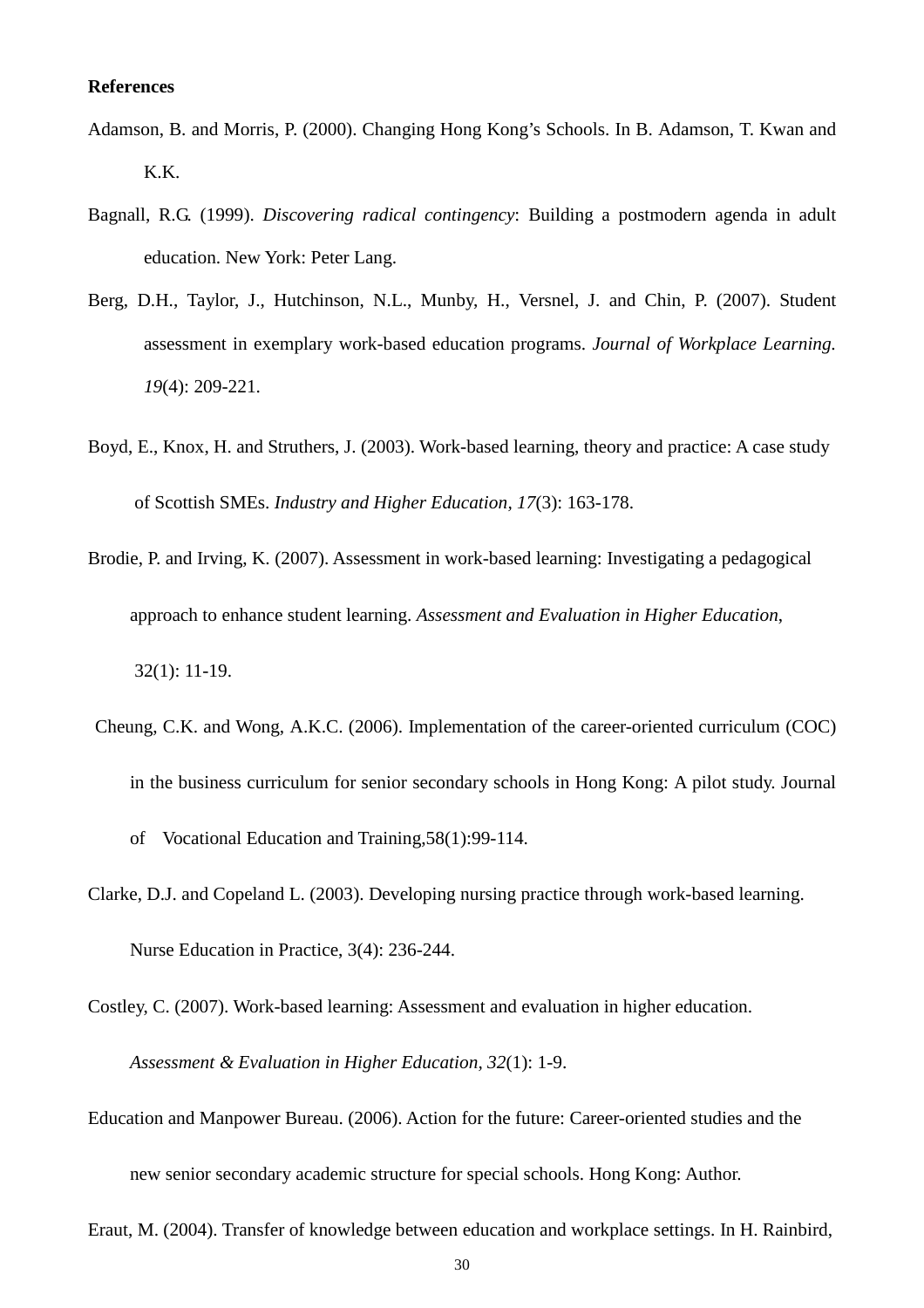A. Fuller and A. Munro (Eds*.), Workplace learning in context* (pp. 201-221). London: Routledge.

- Gray, D., Cundell, S., Hay, D. and O'Neil, J. (2004). *Learning through the workplace: A guide to work-based learning*. Cheltenham, UK: Nelson Thornes.
- Hager, P. (2004). The conceptualization and measurement of learning at work. In H. Rainbird, A. Fuller & A. Munro (Eds.), *Workplace learning in context* (pp. 242-258). London: Routledge.
- Moore, L. J. (2007). Partnerships and work-based learning: An evaluation of an opportunity to pioneer new ways to care for the older people in the community. *Assessment and Evaluation in Higher Education*, 32 (1): 61-77.
- Morris, P. (2003). School knowledge. The state of the market: An analysis of the Hong Kong secondary school curriculum. In P. Stimpson, P. Morris, Y. Fung & R. Carr (Eds.), Curriculum, learning and assessment: *The Hong Kong experience* (pp. 47-76). Hong Kongb: Open University of Hong Kong Press.
- Peters, J. and Smith, P.A.C. (1998). Action learning and the leadership development challenge. *Journal of Workplace Learning, 10*(6/7): 284-291.
- Raelin, J.A. (2000). *Work-based learning: The new frontier of management development*. Upper Saddle, NJ: Prentice Hall.
- Smith, R. and Betts, M. (2000). Learning as partners: Realising the potential of work-based learning. *Journal of Vocational Education and Training*, 52(4):589-604.
- Streumer, J.N. and Kho, M. (2006). The world of work-related learning. In J.N. Streumer (Ed.),

*Work-related learning* (pp. 3-49). Dordrecht: Kluwer.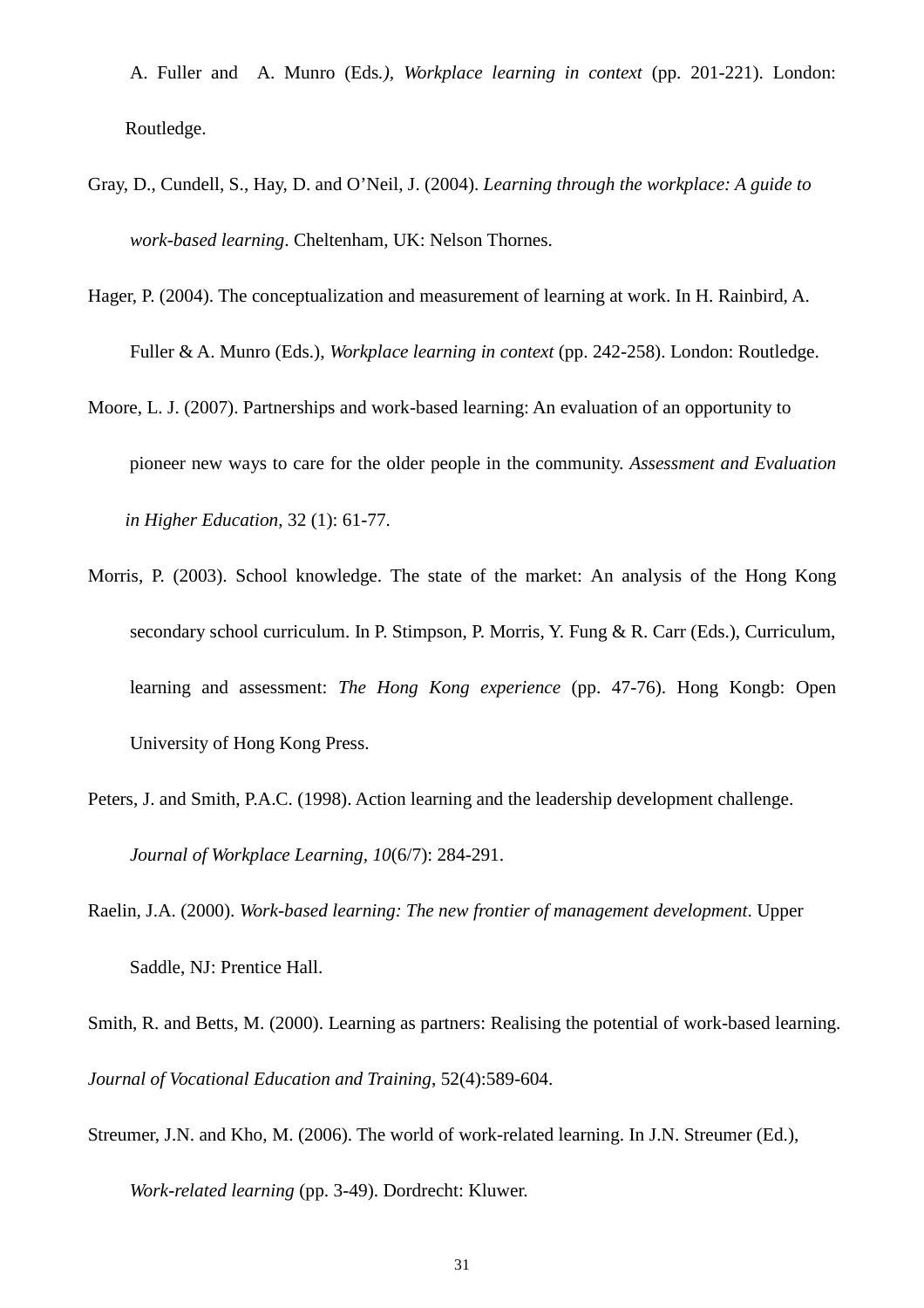# **Appendices 1. Pre and Post Test surveys of CC Kung Lee WBL students**

|                                                 | <b>Strongly</b> | agree | disagree |                              |     |      |
|-------------------------------------------------|-----------------|-------|----------|------------------------------|-----|------|
| The students' expectations from the WBL + agree |                 |       |          | Strongly disagree no comment |     |      |
| module                                          | Pre             | Post  | Pre      | Post                         | Pre | Post |
| 1.1 WBL programme helps student apply what      |                 |       |          |                              |     |      |
| they have learned from textbook into work       | 100             | 91.3  |          | $\vert 8.7 \vert$            |     |      |
| 1.2 WBL programme enhances<br>students'         |                 |       |          |                              |     |      |
| vocational skills                               | 98              | 95.6  | 4        | 4.3                          |     |      |
| 1.3 WBL programme enhances students' generic    |                 |       |          |                              |     |      |
| skills                                          | 96              | 78.3  |          | $\vert 8.7 \vert$            | 4   | 13   |
| WBL programme enhances<br>1.4<br>students'      |                 |       |          |                              |     |      |
| negotiation skills                              | 80              | 65.2  | 8        | 17.3                         | 12  | 17.4 |
| 1.5 WBL programme helps students have           |                 |       |          |                              |     |      |
| clearer direction for further study             | 84              | 78.2  | 4        | $\vert 8.7 \vert$            | 12  | 13   |
| 1.6 WBL programme helps students have           |                 |       |          |                              |     |      |
| clearer direction for work                      | 92              | 87    |          | 8.7                          | 4   | 4.3  |
| 1.7 WBL programme helps students learn          |                 |       |          |                              |     |      |
| interpersonal skills                            | 100             | 95.6  |          | 4.3                          |     |      |
| 1.8 WBL programme helps students acquire        |                 |       |          |                              |     |      |
| knowledge & skills of real work                 | 96              | 100   |          |                              |     |      |

|                                                              | Strongly  |      | disagree<br><b>Strongly</b><br>$+$ |      |            |                   |
|--------------------------------------------------------------|-----------|------|------------------------------------|------|------------|-------------------|
|                                                              |           |      |                                    |      |            |                   |
|                                                              |           |      | $ agree + agree  disagree$         |      | no comment |                   |
| The students' expectations from the WBL module               | Pre       | Post | Pre                                | Post | Pre        | Post              |
| 1.10 WBL programme provides opportunities for students       |           |      |                                    |      |            |                   |
| to learn work ethics                                         | 88        | 91.3 | 18                                 | 4.3  | 4          | $ 4.3\rangle$     |
| 1.11 WBL programme provides opportunities for students       |           |      |                                    |      |            |                   |
| to learn about the nature work                               | 84        | 91.3 | 12                                 |      |            | $\vert 8.7 \vert$ |
| 1.12 WBL programme provides opportunities for students       |           |      |                                    |      |            |                   |
| to learn on how to solve problem                             | 100       | 100  |                                    |      |            |                   |
| 1.13 WBL programme enhances students' competitiveness        |           |      |                                    |      |            |                   |
| for further study                                            | 96        | 82.6 |                                    | 8.7  |            | 8.7               |
| 1.14 WBL programme enhances students' competitiveness        |           |      |                                    |      |            |                   |
| for work                                                     | 92        | 86.9 |                                    | 4.3  | 4          | $\vert 8.7 \vert$ |
|                                                              |           |      |                                    |      |            |                   |
| $1.15$ WBL programme enhances students' self-confidence $96$ |           | 86.9 |                                    |      |            | 13                |
| 1.16 WBL programme enhances the independence of              |           |      |                                    |      |            |                   |
| students                                                     | 95.9 95.6 |      |                                    |      |            |                   |